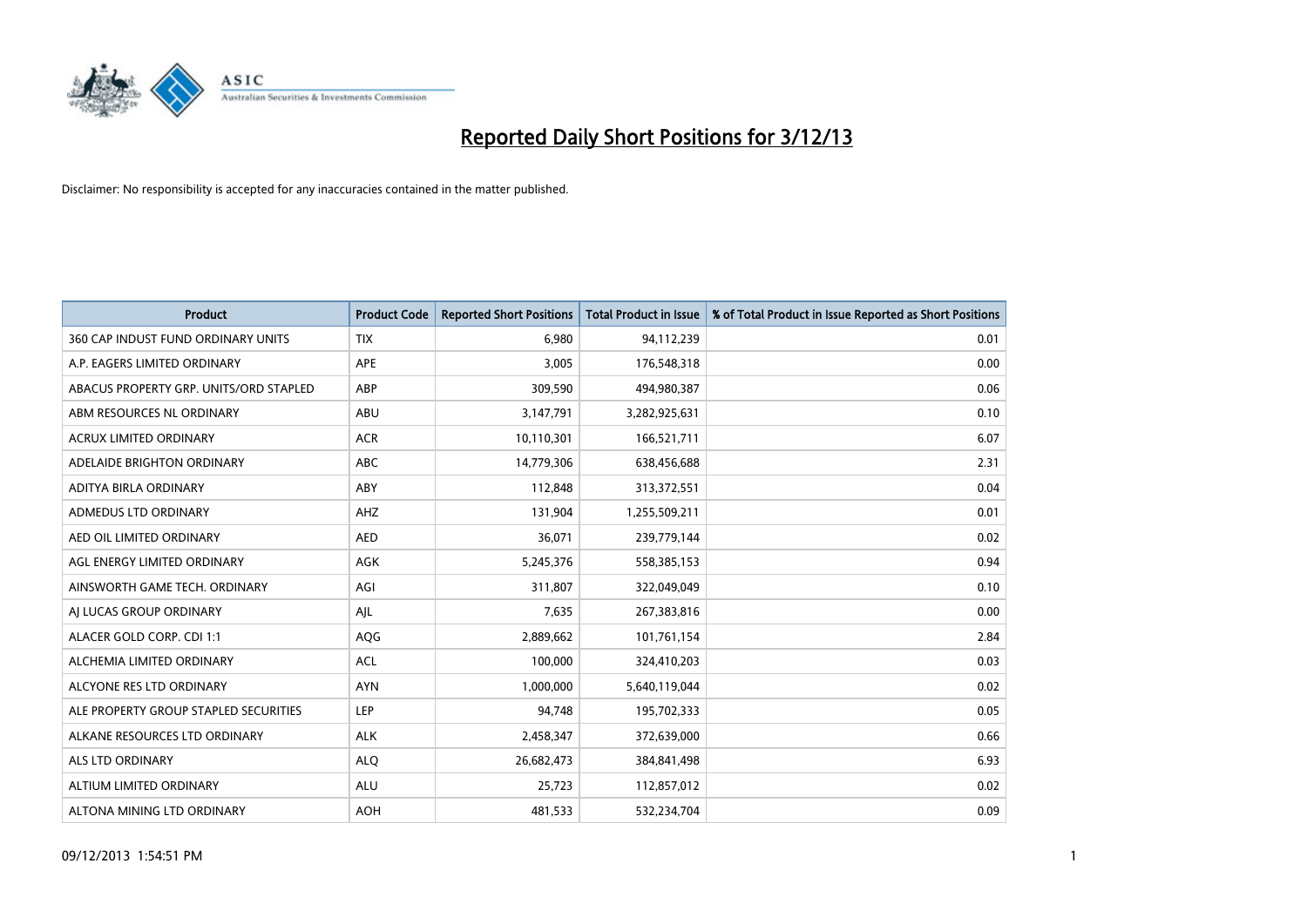

| <b>Product</b>                          | <b>Product Code</b> | <b>Reported Short Positions</b> | <b>Total Product in Issue</b> | % of Total Product in Issue Reported as Short Positions |
|-----------------------------------------|---------------------|---------------------------------|-------------------------------|---------------------------------------------------------|
| ALUMINA LIMITED ORDINARY                | <b>AWC</b>          | 167,778,309                     | 2,806,225,615                 | 5.98                                                    |
| AMALGAMATED HOLDINGS ORDINARY           | AHD                 | 25,251                          | 157,809,687                   | 0.02                                                    |
| AMCOM TELECOMM, ORDINARY                | AMM                 | 1,339,874                       | 244,557,101                   | 0.55                                                    |
| AMCOR LIMITED ORDINARY                  | AMC                 | 3,607,661                       | 1,206,684,923                 | 0.30                                                    |
| AMP LIMITED ORDINARY                    | AMP                 | 28,284,493                      | 2,957,737,964                 | 0.96                                                    |
| AMPELLA MINING ORDINARY                 | AMX                 | 340,644                         | 248,000,493                   | 0.14                                                    |
| ANSELL LIMITED ORDINARY                 | <b>ANN</b>          | 4,884,534                       | 148,896,387                   | 3.28                                                    |
| ANTARES ENERGY LTD ORDINARY             | AZZ                 | 184,205                         | 255,000,000                   | 0.07                                                    |
| ANZ BANKING GRP LTD ORDINARY            | ANZ                 | 8,176,909                       | 2,743,688,862                 | 0.30                                                    |
| APA GROUP STAPLED SECURITIES            | <b>APA</b>          | 13,192,440                      | 835,750,807                   | 1.58                                                    |
| APN NEWS & MEDIA ORDINARY               | <b>APN</b>          | 15,872,378                      | 661,526,586                   | 2.40                                                    |
| AQUARIUS PLATINUM. ORDINARY             | AQP                 | 6,807,703                       | 486,851,336                   | 1.40                                                    |
| AQUILA RESOURCES ORDINARY               | <b>AQA</b>          | 13,658,250                      | 411,804,442                   | 3.32                                                    |
| ARAFURA RESOURCE LTD ORDINARY           | <b>ARU</b>          | 46.367                          | 441,270,644                   | 0.01                                                    |
| ARB CORPORATION ORDINARY                | ARP                 | 1,553,785                       | 72,481,302                    | 2.14                                                    |
| ARDENT LEISURE GROUP STAPLED SECURITIES | <b>AAD</b>          | 1,790,352                       | 405,055,708                   | 0.44                                                    |
| ARENA REIT ORDINARY UNITS               | <b>ARF</b>          | 5,161                           | 206,342,963                   | 0.00                                                    |
| ARISTOCRAT LEISURE ORDINARY             | ALL                 | 9,325,207                       | 551,418,047                   | 1.69                                                    |
| ARRIUM LTD ORDINARY                     | ARI                 | 16,506,341                      | 1,361,469,008                 | 1.21                                                    |
| ASCIANO LIMITED ORDINARY                | <b>AIO</b>          | 8,212,540                       | 975,385,664                   | 0.84                                                    |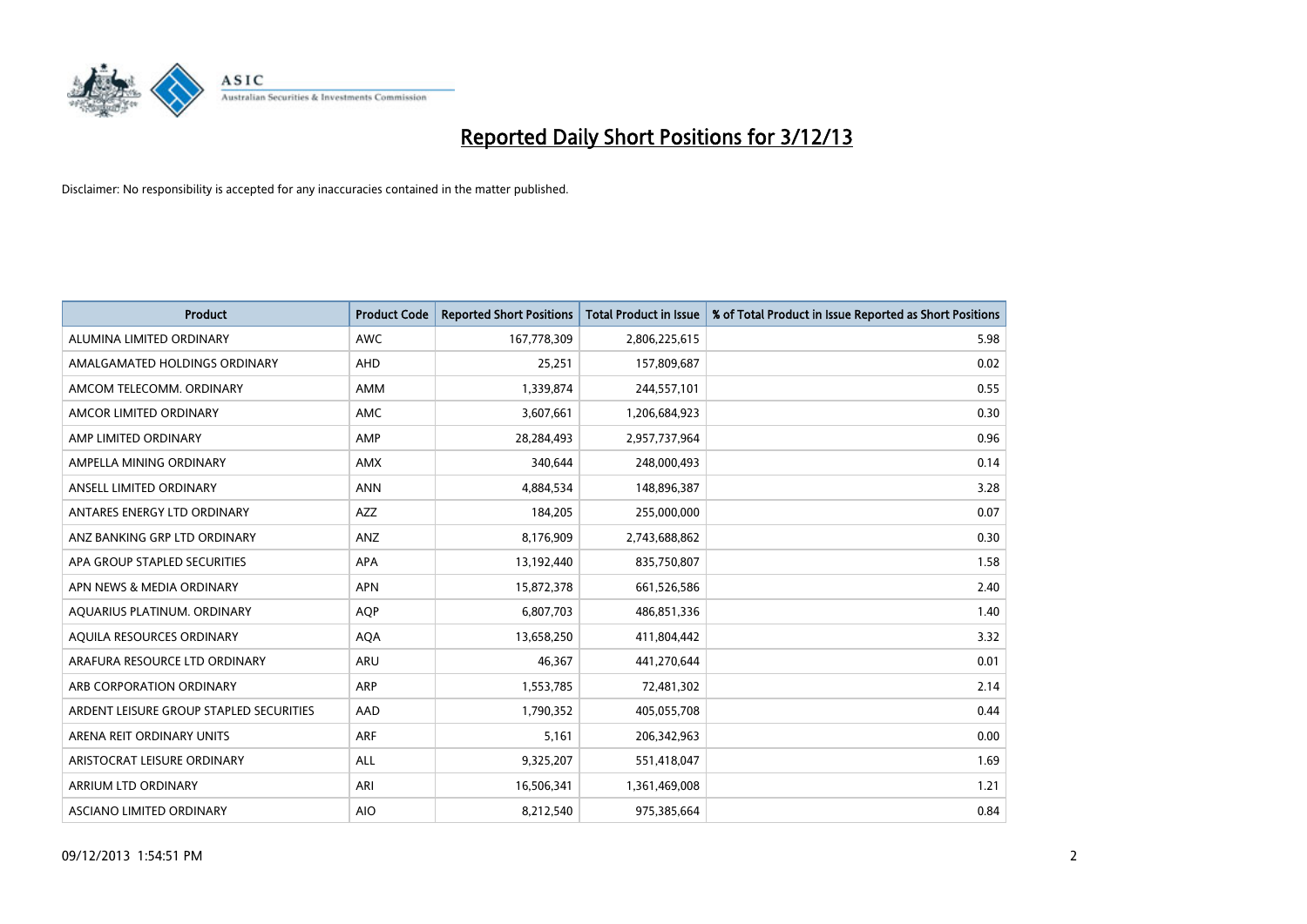

| <b>Product</b>                            | <b>Product Code</b> | <b>Reported Short Positions</b> | <b>Total Product in Issue</b> | % of Total Product in Issue Reported as Short Positions |
|-------------------------------------------|---------------------|---------------------------------|-------------------------------|---------------------------------------------------------|
| ASG GROUP LIMITED ORDINARY                | <b>ASZ</b>          | 1,080,830                       | 206,720,839                   | 0.52                                                    |
| ASPEN GROUP ORD/UNITS STAPLED             | <b>APZ</b>          | 61,115                          | 119,946,366                   | 0.05                                                    |
| ASTRO JAP PROP GROUP STAPLED US PROHIBIT. | AJA                 | 32,790                          | 67,211,752                    | 0.05                                                    |
| ASX LIMITED ORDINARY                      | ASX                 | 3,102,938                       | 193,595,162                   | 1.60                                                    |
| ATLANTIC LIMITED ORDINARY                 | ATI                 | 50,000                          | 154,757,339                   | 0.03                                                    |
| ATLAS IRON LIMITED ORDINARY               | <b>AGO</b>          | 69,717,079                      | 915,496,158                   | 7.62                                                    |
| AUCKLAND INTERNATION ORDINARY             | AIA                 | 820                             | 1,322,564,489                 | 0.00                                                    |
| AURIZON HOLDINGS LTD ORDINARY             | AZJ                 | 12,050,984                      | 2,137,284,503                 | 0.56                                                    |
| <b>AURORA OIL &amp; GAS ORDINARY</b>      | <b>AUT</b>          | 7,918,969                       | 448,785,778                   | 1.76                                                    |
| AUSDRILL LIMITED ORDINARY                 | ASL                 | 23,100,177                      | 312,277,224                   | 7.40                                                    |
| AUSENCO LIMITED ORDINARY                  | AAX                 | 1,386,129                       | 123,527,574                   | 1.12                                                    |
| <b>AUSTAL LIMITED ORDINARY</b>            | ASB                 | 591,786                         | 346, 379, 377                 | 0.17                                                    |
| AUSTIN ENGINEERING ORDINARY               | ANG                 | 482,191                         | 73,164,403                    | 0.66                                                    |
| AUSTRALAND PROPERTY STAPLED SECURITY      | <b>ALZ</b>          | 2,443,041                       | 578,324,670                   | 0.42                                                    |
| AUSTRALIAN AGRICULT, ORDINARY             | <b>AAC</b>          | 4,659,217                       | 532,294,404                   | 0.88                                                    |
| AUSTRALIAN EDUCATION UNITS                | <b>AEU</b>          | 4,500                           | 194,690,418                   | 0.00                                                    |
| AUSTRALIAN INFR LTD ORDINARY              | <b>AIX</b>          | 3,362,490                       | 620,733,944                   | 0.54                                                    |
| AUSTRALIAN PHARM. ORDINARY                | API                 | 5,671,472                       | 488,115,883                   | 1.16                                                    |
| AUTOMOTIVE HOLDINGS ORDINARY              | <b>AHE</b>          | 311,708                         | 260,579,682                   | 0.12                                                    |
| AVIENNINGS LIMITED ORDINARY               | <b>AVJ</b>          | 69,999                          | 384,423,851                   | 0.02                                                    |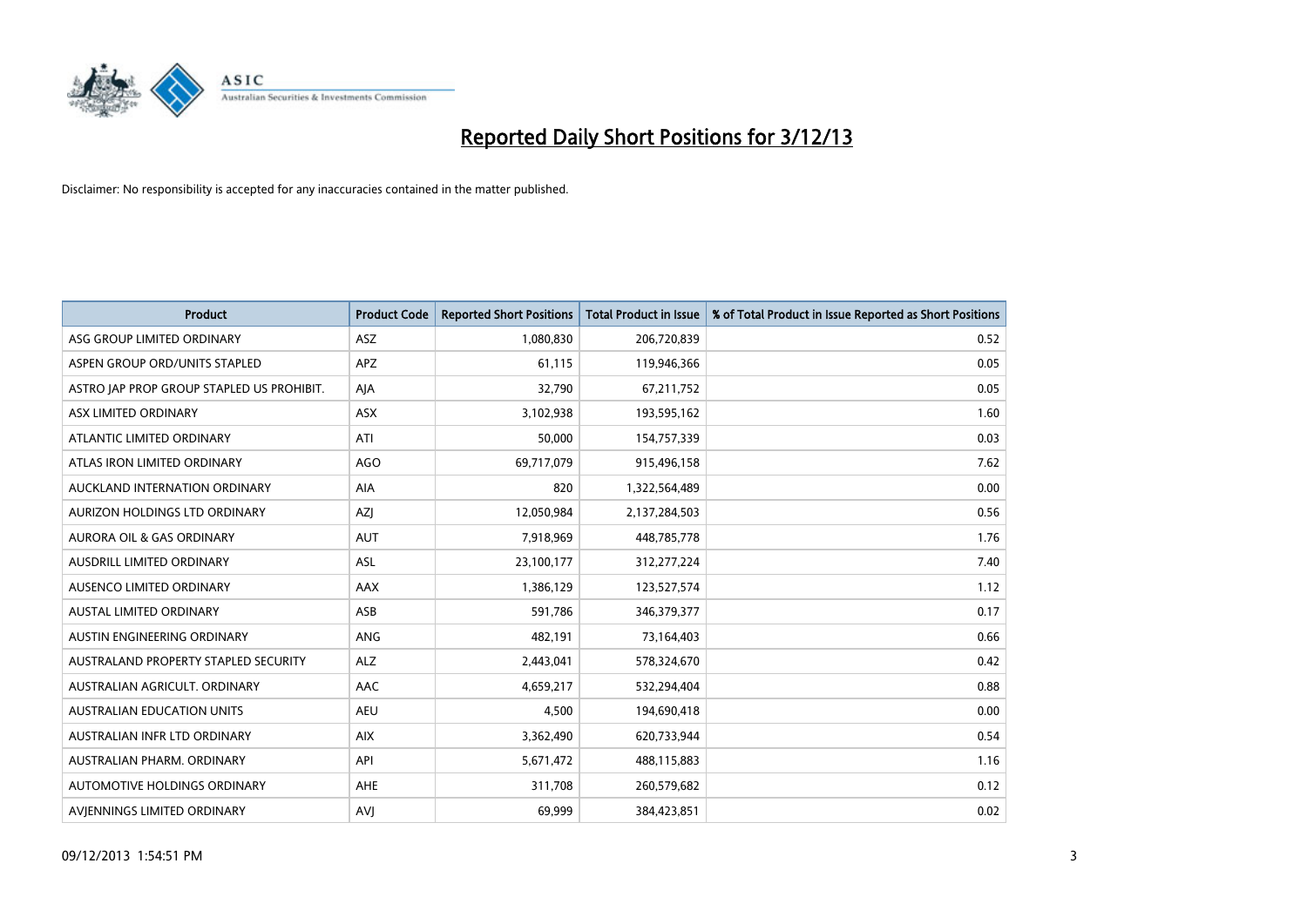

| <b>Product</b>                                | <b>Product Code</b> | <b>Reported Short Positions</b> | <b>Total Product in Issue</b> | % of Total Product in Issue Reported as Short Positions |
|-----------------------------------------------|---------------------|---------------------------------|-------------------------------|---------------------------------------------------------|
| AWE LIMITED ORDINARY                          | <b>AWE</b>          | 896,293                         | 522,116,985                   | 0.17                                                    |
| BANDANNA ENERGY ORDINARY                      | <b>BND</b>          | 19,127,465                      | 528,481,199                   | 3.62                                                    |
| BANK OF QUEENSLAND. ORDINARY                  | <b>BOO</b>          | 6,897,676                       | 319,809,993                   | 2.16                                                    |
| <b>BASE RES LIMITED ORDINARY</b>              | <b>BSE</b>          | 6,653,278                       | 561,840,029                   | 1.18                                                    |
| BATHURST RES NZ LTD ORDINARY                  | <b>BRL</b>          | 19,937,351                      | 821,457,725                   | 2.43                                                    |
| BC IRON LIMITED ORDINARY                      | <b>BCI</b>          | 14,319                          | 123,878,630                   | 0.01                                                    |
| BEACH ENERGY LIMITED ORDINARY                 | <b>BPT</b>          | 19,901,547                      | 1,277,958,962                 | 1.56                                                    |
| BEADELL RESOURCE LTD ORDINARY                 | <b>BDR</b>          | 33,125,091                      | 790,727,280                   | 4.19                                                    |
| BEGA CHEESE LTD ORDINARY                      | <b>BGA</b>          | 148,418                         | 151,909,385                   | 0.10                                                    |
| BENDIGO AND ADELAIDE ORDINARY                 | <b>BEN</b>          | 12,273,125                      | 409,961,672                   | 2.99                                                    |
| BENTHAM IMF LTD ORDINARY                      | <b>IMF</b>          | 6,274,223                       | 154,895,968                   | 4.05                                                    |
| BERKELEY RESOURCES ORDINARY                   | <b>BKY</b>          | 89,341                          | 179,393,323                   | 0.05                                                    |
| BETASHARES ASX RES ETF UNITS                  | <b>ORE</b>          | 809,000                         | 3,020,814                     | 26.78                                                   |
| <b>BHP BILLITON LIMITED ORDINARY</b>          | <b>BHP</b>          | 6,489,947                       | 3,211,691,105                 | 0.20                                                    |
| <b>BILLABONG ORDINARY</b>                     | <b>BBG</b>          | 14,164,011                      | 478,944,292                   | 2.96                                                    |
| <b>BIONOMICS LIMITED ORDINARY</b>             | <b>BNO</b>          | 197.819                         | 412,155,924                   | 0.05                                                    |
| BIRIMIAN GOLD LTD ORDINARY                    | <b>BGS</b>          | 9,099                           | 724,981,654                   | 0.00                                                    |
| <b>BLACKMORES LIMITED ORDINARY</b>            | <b>BKL</b>          | 15,725                          | 17,046,024                    | 0.09                                                    |
| <b>BLACKTHORN RESOURCES ORD US PROHIBITED</b> | <b>BTR</b>          | 872,709                         | 164,285,950                   | 0.53                                                    |
| BLUESCOPE STEEL LTD ORDINARY                  | <b>BSL</b>          | 5,247,110                       | 558,733,728                   | 0.94                                                    |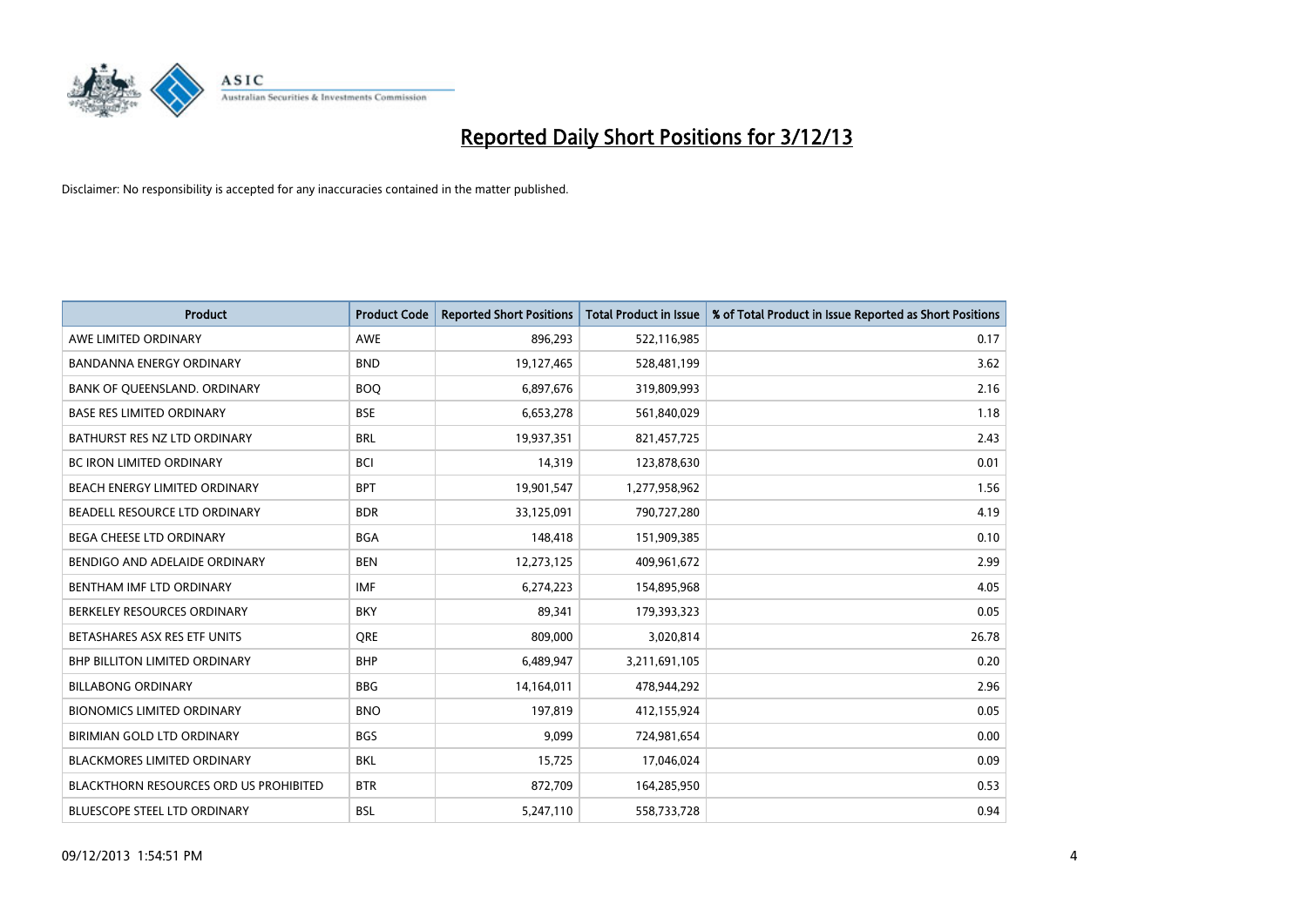

| <b>Product</b>                     | <b>Product Code</b> | <b>Reported Short Positions</b> | <b>Total Product in Issue</b> | % of Total Product in Issue Reported as Short Positions |
|------------------------------------|---------------------|---------------------------------|-------------------------------|---------------------------------------------------------|
| <b>BOART LONGYEAR ORDINARY</b>     | <b>BLY</b>          | 36,262,604                      | 461,163,412                   | 7.86                                                    |
| <b>BOOM LOGISTICS ORDINARY</b>     | <b>BOL</b>          | 249,999                         | 474,868,764                   | 0.05                                                    |
| BORAL LIMITED, ORDINARY            | <b>BLD</b>          | 46,959,284                      | 778,739,826                   | 6.03                                                    |
| <b>BRADKEN LIMITED ORDINARY</b>    | <b>BKN</b>          | 19,182,395                      | 169,240,662                   | 11.33                                                   |
| <b>BRAMBLES LIMITED ORDINARY</b>   | <b>BXB</b>          | 1,630,500                       | 1,560,793,946                 | 0.10                                                    |
| BREVILLE GROUP LTD ORDINARY        | <b>BRG</b>          | 2,580,035                       | 130,095,322                   | 1.98                                                    |
| <b>BRICKWORKS LIMITED ORDINARY</b> | <b>BKW</b>          | 124,348                         | 148,038,996                   | 0.08                                                    |
| BT INVESTMENT MNGMNT ORDINARY      | <b>BTT</b>          | 3,118                           | 279,182,538                   | 0.00                                                    |
| <b>BURU ENERGY ORDINARY</b>        | <b>BRU</b>          | 13,929,474                      | 298,365,707                   | 4.67                                                    |
| <b>BWP TRUST ORDINARY UNITS</b>    | <b>BWP</b>          | 2,538,501                       | 627,165,919                   | 0.40                                                    |
| CABCHARGE AUSTRALIA ORDINARY       | CAB                 | 16,195,693                      | 120,430,683                   | 13.45                                                   |
| CALTEX AUSTRALIA ORDINARY          | <b>CTX</b>          | 1,748,498                       | 270,000,000                   | 0.65                                                    |
| CAPE LAMBERT RES LTD ORDINARY      | <b>CFE</b>          | 19,764                          | 669,241,942                   | 0.00                                                    |
| <b>CARBON ENERGY ORDINARY</b>      | <b>CNX</b>          | 6,799                           | 1,150,931,288                 | 0.00                                                    |
| <b>CARDNO LIMITED ORDINARY</b>     | CDD                 | 6,797,622                       | 146,107,042                   | 4.65                                                    |
| CARINDALE PROPERTY UNIT            | <b>CDP</b>          |                                 | 70,000,000                    | 0.00                                                    |
| CARNARVON PETROLEUM ORDINARY       | <b>CVN</b>          | 734                             | 937,796,875                   | 0.00                                                    |
| CARSALES.COM LTD ORDINARY          | <b>CRZ</b>          | 4,638,183                       | 237,763,965                   | 1.95                                                    |
| <b>CASH CONVERTERS ORDINARY</b>    | CCV                 | 7,272,239                       | 426,302,767                   | 1.71                                                    |
| CEDAR WOODS PROP. ORDINARY         | <b>CWP</b>          | 4,503                           | 73,732,683                    | 0.01                                                    |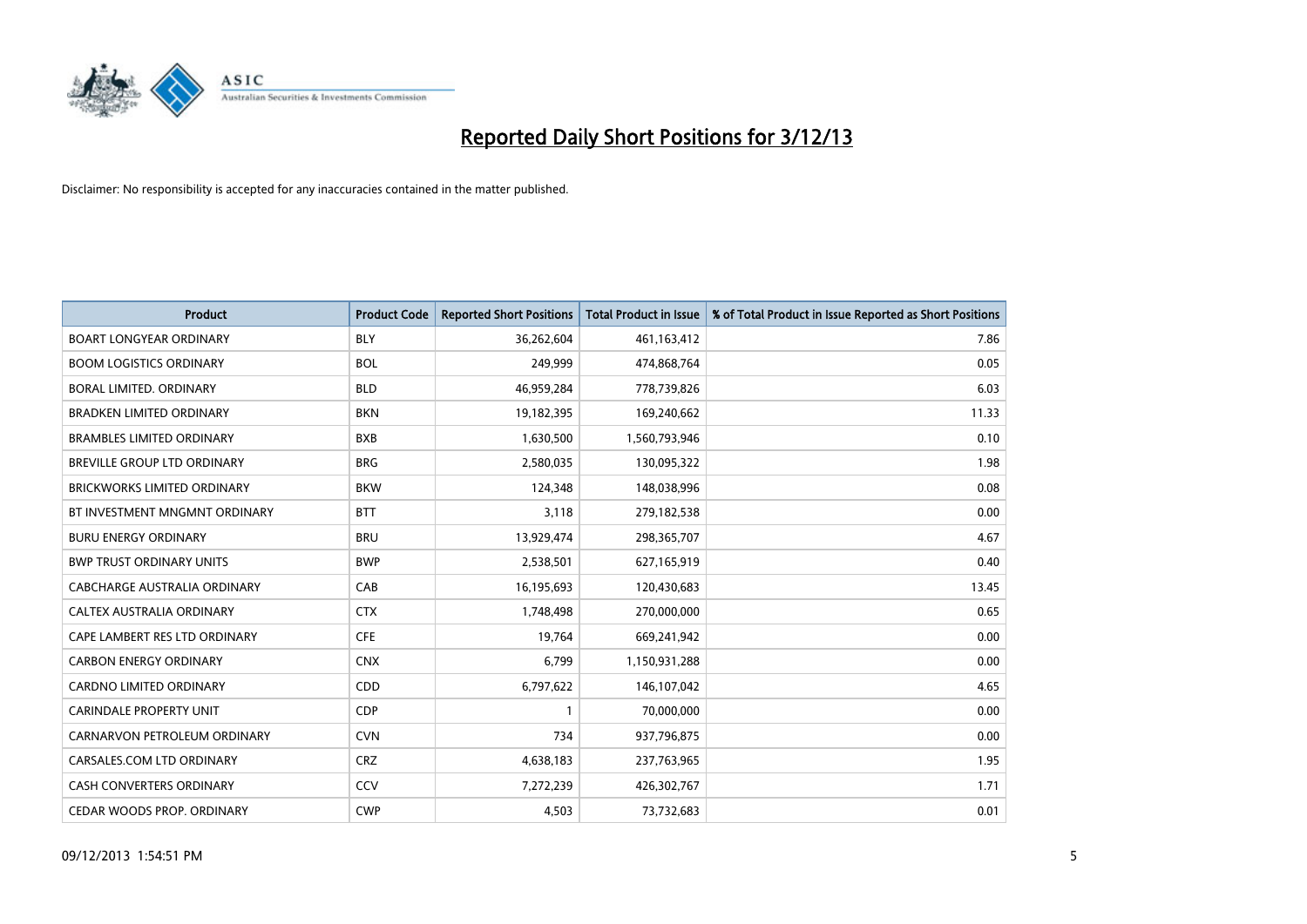

| <b>Product</b>                          | <b>Product Code</b> | <b>Reported Short Positions</b> | <b>Total Product in Issue</b> | % of Total Product in Issue Reported as Short Positions |
|-----------------------------------------|---------------------|---------------------------------|-------------------------------|---------------------------------------------------------|
| CENTRAL PETROLEUM ORDINARY              | <b>CTP</b>          | 445,941                         | 309,218,273                   | 0.14                                                    |
| CERAMIC FUEL CELLS ORDINARY             | <b>CFU</b>          | 991,102                         | 1,601,287,414                 | 0.06                                                    |
| CFS RETAIL TRUST GRP STAPLED SECURITIES | <b>CFX</b>          | 77,680,098                      | 2,858,286,690                 | 2.72                                                    |
| CHALLENGER DIV.PRO. STAPLED UNITS       | <b>CDI</b>          | 114,089                         | 214,101,013                   | 0.05                                                    |
| <b>CHALLENGER LIMITED ORDINARY</b>      | <b>CGF</b>          | 637,462                         | 530,862,585                   | 0.12                                                    |
| CHARTER HALL GROUP STAPLED US PROHIBIT. | <b>CHC</b>          | 242,671                         | 309,118,171                   | 0.08                                                    |
| <b>CHARTER HALL RETAIL UNITS</b>        | <b>COR</b>          | 10,349,954                      | 362,896,512                   | 2.85                                                    |
| <b>CHORUS LIMITED ORDINARY</b>          | <b>CNU</b>          | 51,716                          | 396,369,767                   | 0.01                                                    |
| CITIGOLD CORP LTD ORDINARY              | <b>CTO</b>          | 153,427                         | 1,352,907,765                 | 0.01                                                    |
| <b>CLOUGH LIMITED ORDINARY</b>          | <b>CLO</b>          | 38,380                          | 777,630,554                   | 0.00                                                    |
| COAL OF AFRICA LTD ORDINARY             | <b>CZA</b>          | 426                             | 1,048,368,613                 | 0.00                                                    |
| <b>COALSPUR MINES LTD ORDINARY</b>      | <b>CPL</b>          | 7,379,800                       | 641,394,435                   | 1.15                                                    |
| COCA-COLA AMATIL ORDINARY               | <b>CCL</b>          | 17,407,450                      | 763,590,249                   | 2.28                                                    |
| COCHLEAR LIMITED ORDINARY               | <b>COH</b>          | 9,127,587                       | 57,062,020                    | 16.00                                                   |
| <b>COCKATOO COAL ORDINARY</b>           | <b>COK</b>          | 15,556,001                      | 886,294,158                   | 1.76                                                    |
| CODAN LIMITED ORDINARY                  | <b>CDA</b>          | 838,687                         | 176,969,924                   | 0.47                                                    |
| COFFEY INTERNATIONAL ORDINARY           | <b>COF</b>          | 18,921                          | 255,833,165                   | 0.01                                                    |
| <b>COKAL LTD ORDINARY</b>               | <b>CKA</b>          | 103,470                         | 471,103,926                   | 0.02                                                    |
| <b>COLLECTION HOUSE ORDINARY</b>        | <b>CLH</b>          | 1,515,034                       | 128,969,148                   | 1.17                                                    |
| <b>COLLINS FOODS LTD ORDINARY</b>       | <b>CKF</b>          | 600                             | 93,000,003                    | 0.00                                                    |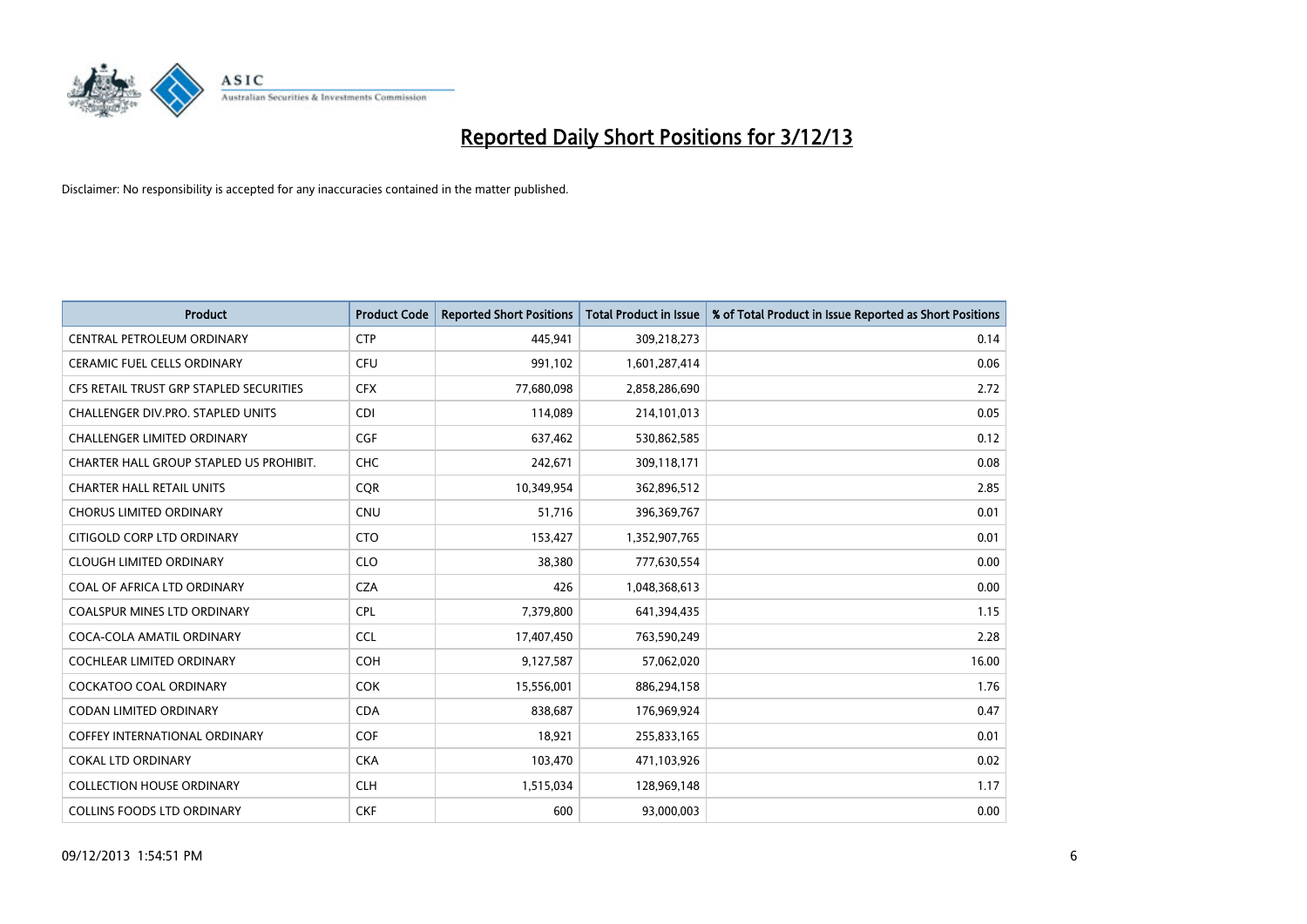

| <b>Product</b>                         | <b>Product Code</b> | <b>Reported Short Positions</b> | <b>Total Product in Issue</b> | % of Total Product in Issue Reported as Short Positions |
|----------------------------------------|---------------------|---------------------------------|-------------------------------|---------------------------------------------------------|
| COMMONWEALTH BANK, ORDINARY            | <b>CBA</b>          | 5,190,964                       | 1,611,928,836                 | 0.32                                                    |
| COMMONWEALTH PROP ORDINARY UNITS       | <b>CPA</b>          | 17,155,210                      | 2,347,003,413                 | 0.73                                                    |
| <b>COMPASS RESOURCES ORDINARY</b>      | <b>CMR</b>          | 7,472                           | 1,403,744,100                 | 0.00                                                    |
| <b>COMPUTERSHARE LTD ORDINARY</b>      | <b>CPU</b>          | 10,556,021                      | 556,203,079                   | 1.90                                                    |
| <b>COOPER ENERGY LTD ORDINARY</b>      | <b>COE</b>          | 462,610                         | 329,235,509                   | 0.14                                                    |
| CORP TRAVEL LIMITED ORDINARY           | <b>CTD</b>          | 384,723                         | 78,246,245                    | 0.49                                                    |
| CORP TRAVEL LIMITED RIGHTS 09-JAN-14   | <b>CTDR</b>         | 8,470                           | 11,592,036                    | 0.07                                                    |
| <b>CREDIT CORP GROUP ORDINARY</b>      | <b>CCP</b>          | 18,693                          | 46,131,882                    | 0.04                                                    |
| CROMWELL PROP STAPLED SECURITIES       | <b>CMW</b>          | 15,746,527                      | 1,721,483,143                 | 0.91                                                    |
| <b>CROWE HORWATH AUS ORDINARY</b>      | <b>CRH</b>          | 746,448                         | 273,005,429                   | 0.27                                                    |
| <b>CROWN RESORTS LTD ORDINARY</b>      | <b>CWN</b>          | 1,169,875                       | 728,394,185                   | 0.16                                                    |
| <b>CSG LIMITED ORDINARY</b>            | <b>CSV</b>          | 53,046                          | 278,973,075                   | 0.02                                                    |
| <b>CSL LIMITED ORDINARY</b>            | <b>CSL</b>          | 668,947                         | 486,860,673                   | 0.14                                                    |
| <b>CSR LIMITED ORDINARY</b>            | <b>CSR</b>          | 29,692,879                      | 506,000,315                   | 5.87                                                    |
| <b>CUDECO LIMITED ORDINARY</b>         | CDU                 | 9,540,612                       | 205,017,174                   | 4.65                                                    |
| <b>CUDECO LIMITED RIGHTS 04-DEC-13</b> | <b>CDUR</b>         | 163,912                         | 34,169,529                    | 0.48                                                    |
| DART ENERGY LTD ORDINARY               | <b>DTE</b>          | 6,166,065                       | 1,108,251,519                 | 0.56                                                    |
| DATA#3 LIMITED ORDINARY                | <b>DTL</b>          | 621,860                         | 153,974,950                   | 0.40                                                    |
| DAVID JONES LIMITED ORDINARY           | <b>DJS</b>          | 46,114,220                      | 537,137,845                   | 8.59                                                    |
| <b>DECMIL GROUP LIMITED ORDINARY</b>   | <b>DCG</b>          | 3,452,551                       | 168,657,794                   | 2.05                                                    |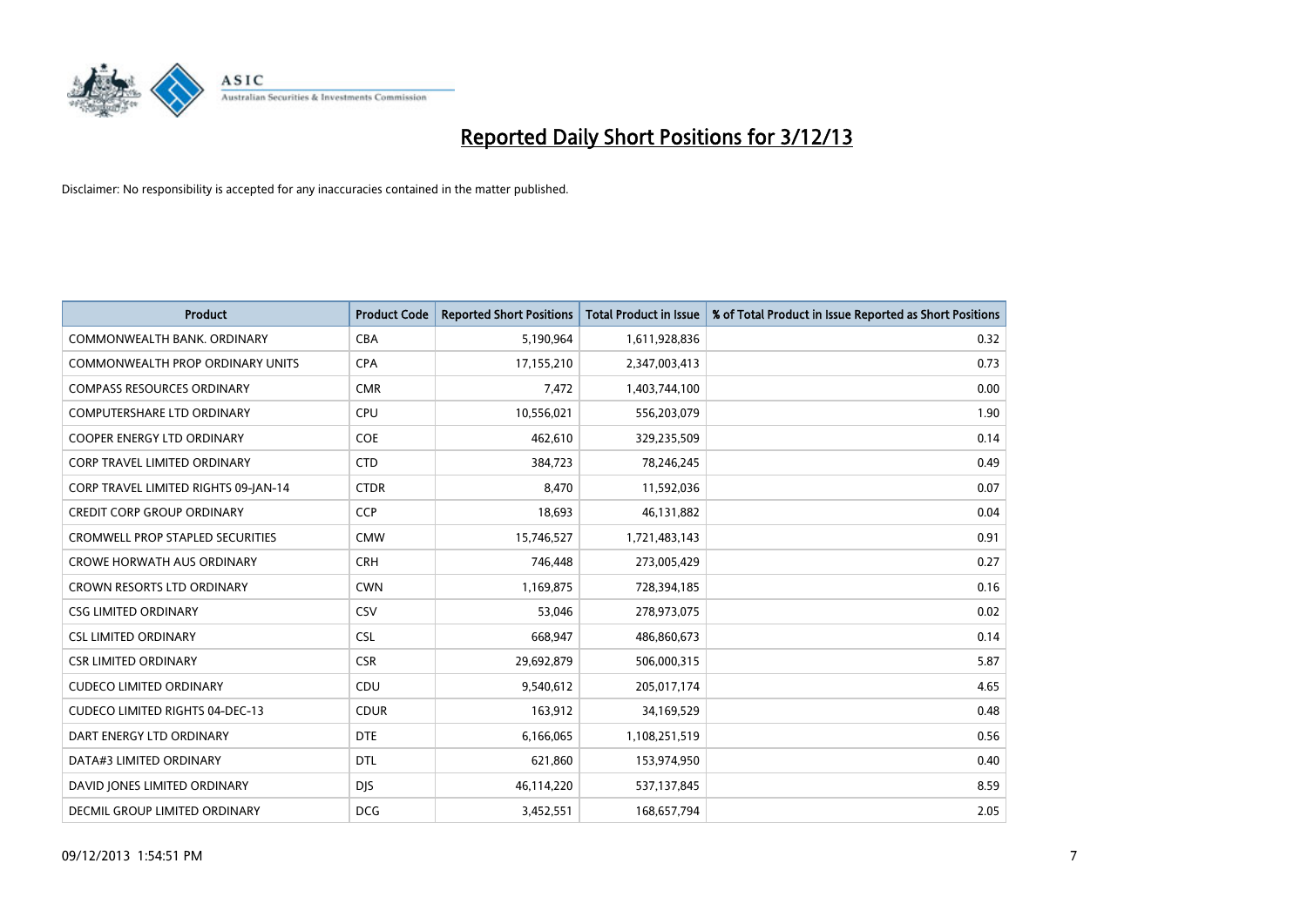

| <b>Product</b>                       | <b>Product Code</b> | <b>Reported Short Positions</b> | <b>Total Product in Issue</b> | % of Total Product in Issue Reported as Short Positions |
|--------------------------------------|---------------------|---------------------------------|-------------------------------|---------------------------------------------------------|
| DEEP YELLOW LIMITED ORDINARY         | <b>DYL</b>          | 100,002                         | 1,612,407,567                 | 0.01                                                    |
| DEVINE LIMITED ORDINARY              | <b>DVN</b>          | 41,145                          | 158,730,556                   | 0.03                                                    |
| DEXUS PROPERTY GROUP STAPLED UNITS   | <b>DXS</b>          | 21,443,225                      | 4,628,228,426                 | 0.46                                                    |
| DISCOVERY METALS LTD ORDINARY        | <b>DML</b>          | 9,795,244                       | 560,034,418                   | 1.75                                                    |
| DOMINO PIZZA ENTERPR ORDINARY        | <b>DMP</b>          | 1,179,450                       | 85,915,713                    | 1.37                                                    |
| DOWNER EDI LIMITED ORDINARY          | <b>DOW</b>          | 12,145,520                      | 434,734,970                   | 2.79                                                    |
| DRAGON MINING LTD ORDINARY           | <b>DRA</b>          | 50,000                          | 88,840,613                    | 0.06                                                    |
| DRILLSEARCH ENERGY ORDINARY          | <b>DLS</b>          | 10,370,451                      | 432,465,895                   | 2.40                                                    |
| DUET GROUP STAPLED US PROHIBIT.      | <b>DUE</b>          | 13,048,566                      | 1,237,195,531                 | 1.05                                                    |
| DULUXGROUP LIMITED ORDINARY          | <b>DLX</b>          | 476,823                         | 377,019,430                   | 0.13                                                    |
| DWS LTD ORDINARY                     | <b>DWS</b>          | 635,795                         | 132,362,763                   | 0.48                                                    |
| ECHO ENTERTAINMENT ORDINARY          | <b>EGP</b>          | 19,215,829                      | 825,672,730                   | 2.33                                                    |
| <b>ELDERS LIMITED ORDINARY</b>       | <b>ELD</b>          | 19,886,311                      | 455,013,329                   | 4.37                                                    |
| ELEMENTAL MINERALS ORDINARY          | <b>ELM</b>          | 176,299                         | 303,263,391                   | 0.06                                                    |
| <b>EMECO HOLDINGS ORDINARY</b>       | <b>EHL</b>          | 10,041,666                      | 599,675,707                   | 1.67                                                    |
| <b>ENDEAVOUR MIN CORP CDI 1:1</b>    | <b>EVR</b>          | 376,969                         | 83,273,218                    | 0.45                                                    |
| ENERGY RESOURCES ORDINARY 'A'        | ERA                 | 10,527,211                      | 517,725,062                   | 2.03                                                    |
| <b>ENERGY WORLD CORPOR. ORDINARY</b> | <b>EWC</b>          | 48,292,652                      | 1,734,166,672                 | 2.78                                                    |
| <b>ENVESTRA LIMITED ORDINARY</b>     | <b>ENV</b>          | 4,525,297                       | 1,796,808,474                 | 0.25                                                    |
| EQUATORIAL RES LTD ORDINARY          | EQX                 | 8                               | 121,885,353                   | 0.00                                                    |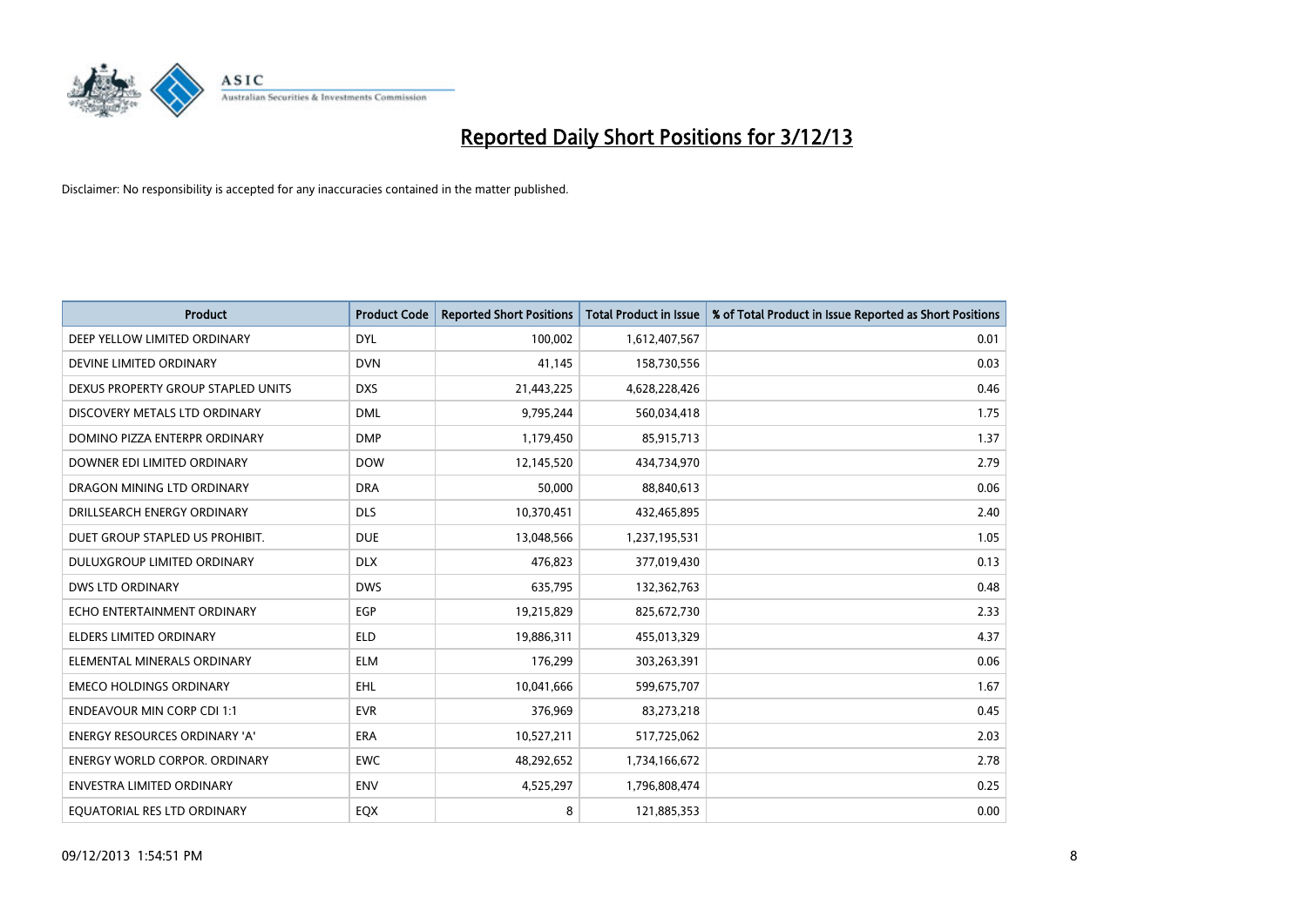

| <b>Product</b>                         | <b>Product Code</b> | <b>Reported Short Positions</b> | <b>Total Product in Issue</b> | % of Total Product in Issue Reported as Short Positions |
|----------------------------------------|---------------------|---------------------------------|-------------------------------|---------------------------------------------------------|
| ERM POWER LIMITED ORDINARY             | EPW                 | 254,432                         | 238,714,606                   | 0.11                                                    |
| ESERVGLOBAL LIMITED ORDINARY           | ESV                 | 7,945,867                       | 249,045,997                   | 3.19                                                    |
| ETHANE PIPELINE STAPLED SECURITIES     | <b>EPX</b>          | 2,388                           | 69,302,275                    | 0.00                                                    |
| EVOLUTION MINING LTD ORDINARY          | <b>EVN</b>          | 20,550,673                      | 708,652,367                   | 2.90                                                    |
| FAIRFAX MEDIA LTD ORDINARY             | <b>FXI</b>          | 265,752,119                     | 2,351,955,725                 | 11.30                                                   |
| <b>FANTASTIC HOLDINGS ORDINARY</b>     | <b>FAN</b>          | 22,878                          | 103,068,398                   | 0.02                                                    |
| <b>FAR LTD ORDINARY</b>                | <b>FAR</b>          | 24,205,420                      | 2,499,846,742                 | 0.97                                                    |
| FEDERATION CNTRES ORD/UNIT STAPLED SEC | <b>FDC</b>          | 2,716,536                       | 1,427,641,565                 | 0.19                                                    |
| FINBAR GROUP LIMITED ORDINARY          | FRI                 | 2,239                           | 220,847,184                   | 0.00                                                    |
| FISHER & PAYKEL H. ORDINARY            | <b>FPH</b>          | 1,762,700                       | 546,922,181                   | 0.32                                                    |
| FKP PROPERTY GROUP STAPLED SECURITIES  | <b>FKP</b>          | 16,331,026                      | 421,673,507                   | 3.87                                                    |
| FLEETWOOD CORP ORDINARY                | <b>FWD</b>          | 2,306,532                       | 60,522,619                    | 3.81                                                    |
| FLETCHER BUILDING ORDINARY             | <b>FBU</b>          | 1,413,435                       | 687,854,788                   | 0.21                                                    |
| FLEXIGROUP LIMITED ORDINARY            | <b>FXL</b>          | 252,447                         | 304,096,060                   | 0.08                                                    |
| FLIGHT CENTRE TRAVEL ORDINARY          | <b>FLT</b>          | 4,190,112                       | 100,530,453                   | 4.17                                                    |
| FLINDERS MINES LTD ORDINARY            | <b>FMS</b>          | 2,913,441                       | 1,824,843,676                 | 0.16                                                    |
| <b>FOCUS MINERALS LTD ORDINARY</b>     | <b>FML</b>          | 27,181,608                      | 9,137,375,877                 | 0.30                                                    |
| FONTERRA SHARE FUND ORDINARY UNITS     | <b>FSF</b>          | 319                             | 106,956,563                   | 0.00                                                    |
| <b>FORGE GROUP LIMITED ORDINARY</b>    | FGE                 | 512,591                         | 86,169,014                    | 0.59                                                    |
| FORTESCUE METALS GRP ORDINARY          | <b>FMG</b>          | 140,041,392                     | 3,113,798,151                 | 4.50                                                    |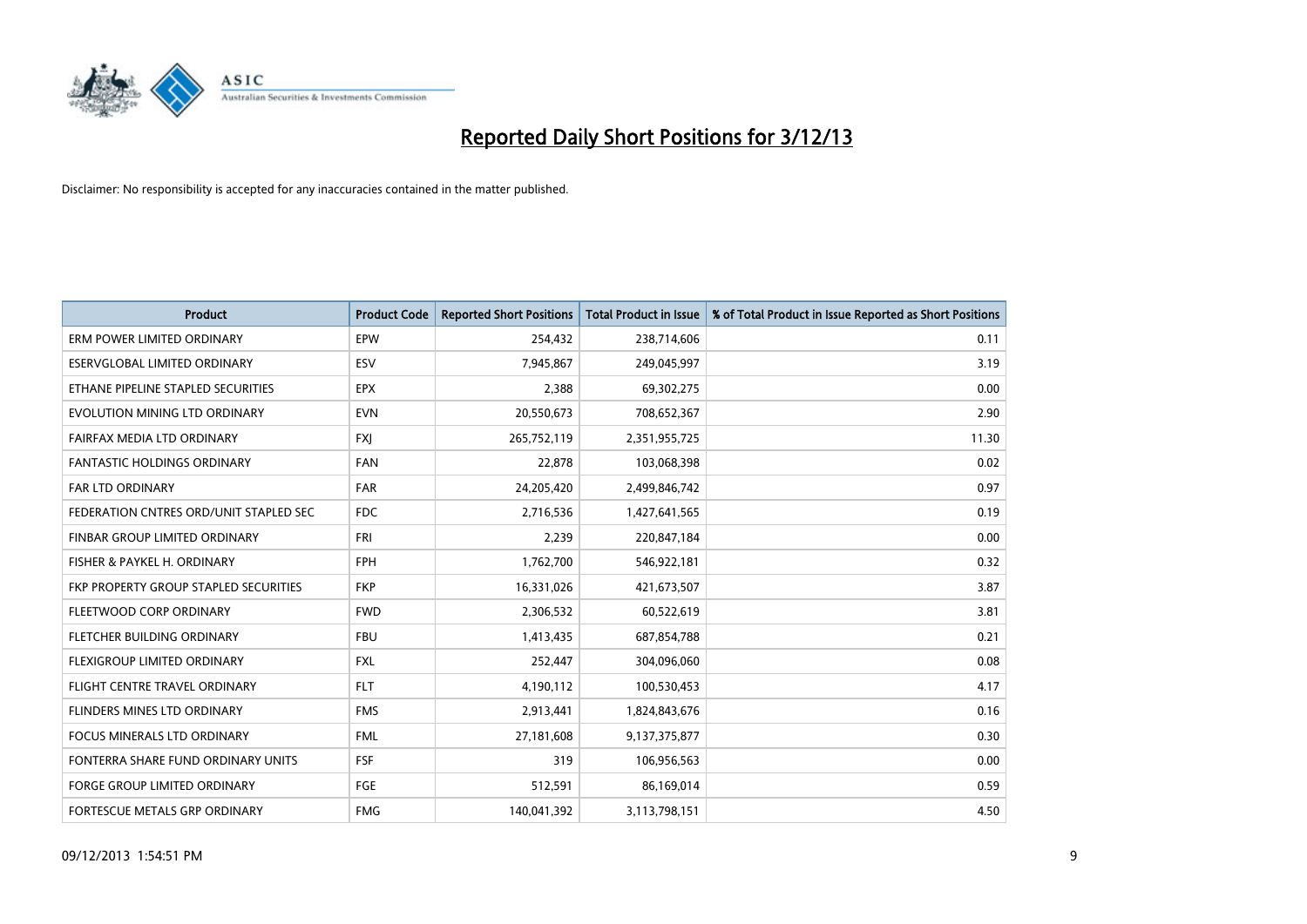

| <b>Product</b>                                   | <b>Product Code</b> | <b>Reported Short Positions</b> | <b>Total Product in Issue</b> | % of Total Product in Issue Reported as Short Positions |
|--------------------------------------------------|---------------------|---------------------------------|-------------------------------|---------------------------------------------------------|
| <b>G.U.D. HOLDINGS ORDINARY</b>                  | GUD                 | 5,795,107                       | 71,341,319                    | 8.12                                                    |
| <b>G8 EDUCATION LIMITED ORDINARY</b>             | <b>GEM</b>          | 1,444,607                       | 300, 302, 719                 | 0.48                                                    |
| <b>GALAXY RESOURCES ORDINARY</b>                 | <b>GXY</b>          | 617,038                         | 1,007,482,656                 | 0.06                                                    |
| <b>GENETIC TECHNOLOGIES ORDINARY</b>             | GTG                 | 196,440                         | 572,694,121                   | 0.03                                                    |
| <b>GEODYNAMICS LIMITED ORDINARY</b>              | GDY                 | 850                             | 406,452,608                   | 0.00                                                    |
| GI DYNAMICS, INC CDI US PROHIBITED               | GID                 | 255,040                         | 393,043,620                   | 0.06                                                    |
| <b>GINDALBIE METALS LTD ORDINARY</b>             | <b>GBG</b>          | 47,278,067                      | 1,493,498,390                 | 3.17                                                    |
| <b>GOODMAN FIELDER. ORDINARY</b>                 | <b>GFF</b>          | 32,626,483                      | 1,955,559,207                 | 1.67                                                    |
| <b>GOODMAN GROUP STAPLED</b>                     | <b>GMG</b>          | 1,870,725                       | 1,718,742,809                 | 0.11                                                    |
| <b>GPT GROUP STAPLED SEC.</b>                    | <b>GPT</b>          | 7,071,061                       | 1,694,888,638                 | 0.42                                                    |
| <b>GRAINCORP LIMITED A CLASS ORDINARY</b>        | <b>GNC</b>          | 303,312                         | 228,855,628                   | 0.13                                                    |
| <b>GRANGE RESOURCES, ORDINARY</b>                | <b>GRR</b>          | 5,647,629                       | 1,156,492,195                 | 0.49                                                    |
| <b>GREENCROSS LIMITED ORDINARY</b>               | <b>GXL</b>          | 25,331                          | 37,682,334                    | 0.07                                                    |
| <b>GREENLAND MIN EN LTD ORDINARY</b>             | GGG                 | 7,461,327                       | 574,572,911                   | 1.30                                                    |
| <b>GROWTHPOINT PROPERTY ORD/UNIT STAPLED SEC</b> | GOZ                 | 1,409,257                       | 414,410,218                   | 0.34                                                    |
| <b>GRYPHON MINERALS LTD ORDINARY</b>             | GRY                 | 6,371,133                       | 400,797,615                   | 1.59                                                    |
| <b>GUILDFORD COAL LTD ORDINARY</b>               | <b>GUF</b>          | 312,776                         | 635,046,899                   | 0.05                                                    |
| <b>GWA GROUP LTD ORDINARY</b>                    | <b>GWA</b>          | 13,053,662                      | 306,533,770                   | 4.26                                                    |
| <b>HARVEY NORMAN ORDINARY</b>                    | <b>HVN</b>          | 64,641,169                      | 1,062,316,784                 | 6.08                                                    |
| <b>HENDERSON GROUP CDI 1:1</b>                   | <b>HGG</b>          | 897,893                         | 738,574,583                   | 0.12                                                    |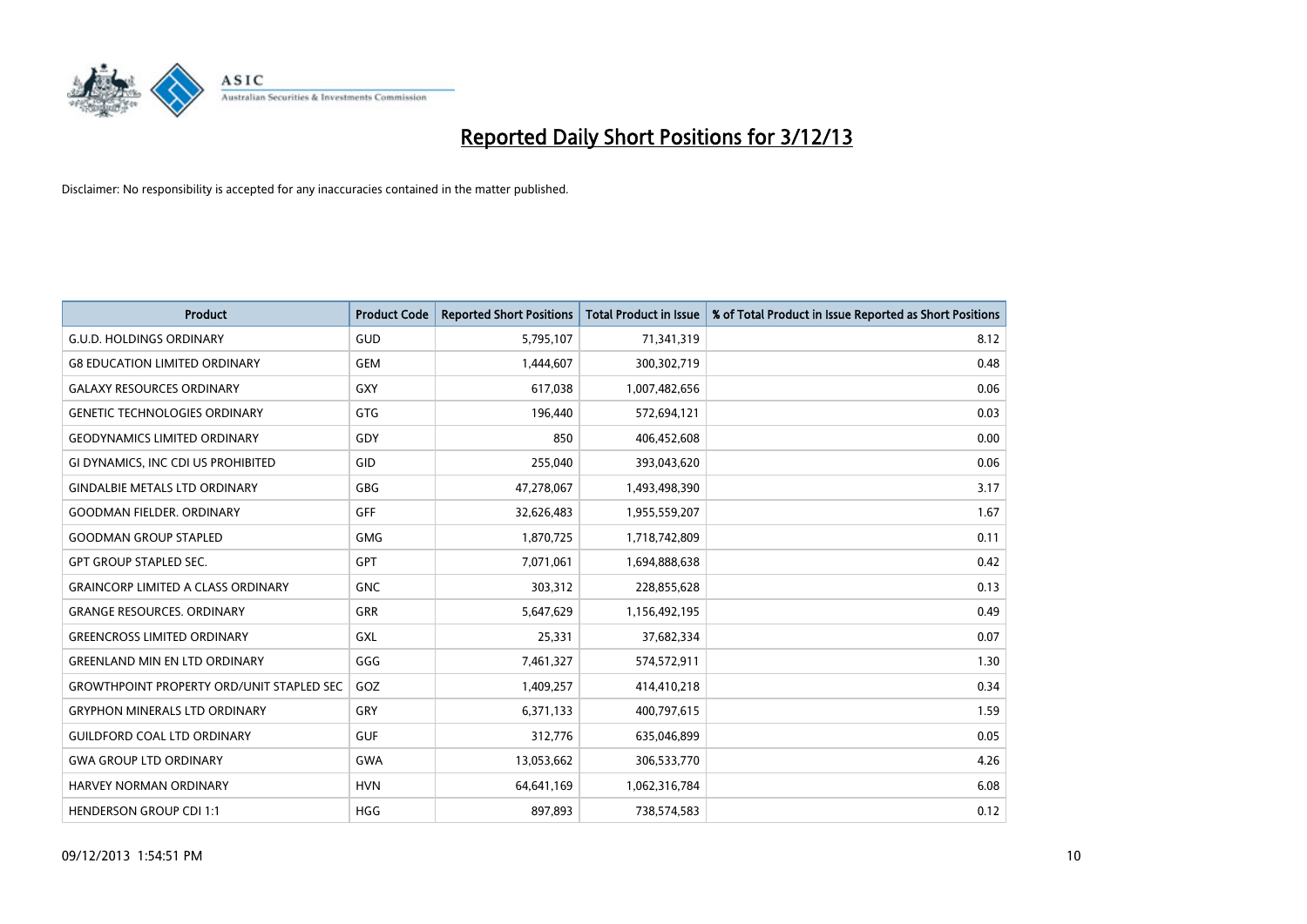

| <b>Product</b>                           | <b>Product Code</b> | <b>Reported Short Positions</b> | <b>Total Product in Issue</b> | % of Total Product in Issue Reported as Short Positions |
|------------------------------------------|---------------------|---------------------------------|-------------------------------|---------------------------------------------------------|
| HFA HOLDINGS LIMITED ORDINARY            | <b>HFA</b>          | 3.863                           | 118,738,157                   | 0.00                                                    |
| HIGHLANDS PACIFIC ORDINARY               | HIG                 | 500,001                         | 853,777,764                   | 0.06                                                    |
| HILLGROVE RES LTD ORDINARY               | <b>HGO</b>          | 5,910,143                       | 1,178,589,221                 | 0.50                                                    |
| HILLS LTD ORDINARY                       | HIL                 | 500,031                         | 239,375,808                   | 0.21                                                    |
| HORIZON OIL LIMITED ORDINARY             | <b>HZN</b>          | 76,419,975                      | 1,301,147,932                 | 5.87                                                    |
| HOT CHILI LTD ORDINARY                   | <b>HCH</b>          | 10,000                          | 347,732,196                   | 0.00                                                    |
| <b>ICON ENERGY LIMITED ORDINARY</b>      | <b>ICN</b>          | 4,647                           | 535,455,958                   | 0.00                                                    |
| <b>IINET LIMITED ORDINARY</b>            | <b>IIN</b>          | 374,715                         | 161,238,847                   | 0.23                                                    |
| <b>ILUKA RESOURCES ORDINARY</b>          | ILU                 | 38,305,027                      | 418,700,517                   | 9.15                                                    |
| <b>IMDEX LIMITED ORDINARY</b>            | <b>IMD</b>          | 3,986,378                       | 210,473,188                   | 1.89                                                    |
| <b>INCITEC PIVOT ORDINARY</b>            | IPL                 | 33,492,006                      | 1,628,730,107                 | 2.06                                                    |
| <b>INDEPENDENCE GROUP ORDINARY</b>       | <b>IGO</b>          | 3,509,632                       | 233,323,905                   | 1.50                                                    |
| INDOPHIL RESOURCES ORDINARY              | <b>IRN</b>          | 1,620,627                       | 1,203,146,194                 | 0.13                                                    |
| INDUSTRIA REIT FND DEFERRED SETTLEMENT   | <b>IDR</b>          | 2,082,283                       | 125,000,000                   | 1.67                                                    |
| <b>INFIGEN ENERGY STAPLED SECURITIES</b> | <b>IFN</b>          | 3,482,190                       | 764,993,434                   | 0.46                                                    |
| <b>INFOMEDIA LTD ORDINARY</b>            | IFM                 | 385,676                         | 304,953,155                   | 0.13                                                    |
| INGENIA GROUP STAPLED SECURITIES         | <b>INA</b>          | 12,834                          | 676,240,232                   | 0.00                                                    |
| <b>INSURANCE AUSTRALIA ORDINARY</b>      | IAG                 | 9,040,513                       | 2,079,034,021                 | 0.43                                                    |
| INTEGRATED RESEARCH ORDINARY             | IRI                 | 1,326                           | 168,637,453                   | 0.00                                                    |
| <b>INTREPID MINES ORDINARY</b>           | <b>IAU</b>          | 19,885,034                      | 556,348,985                   | 3.57                                                    |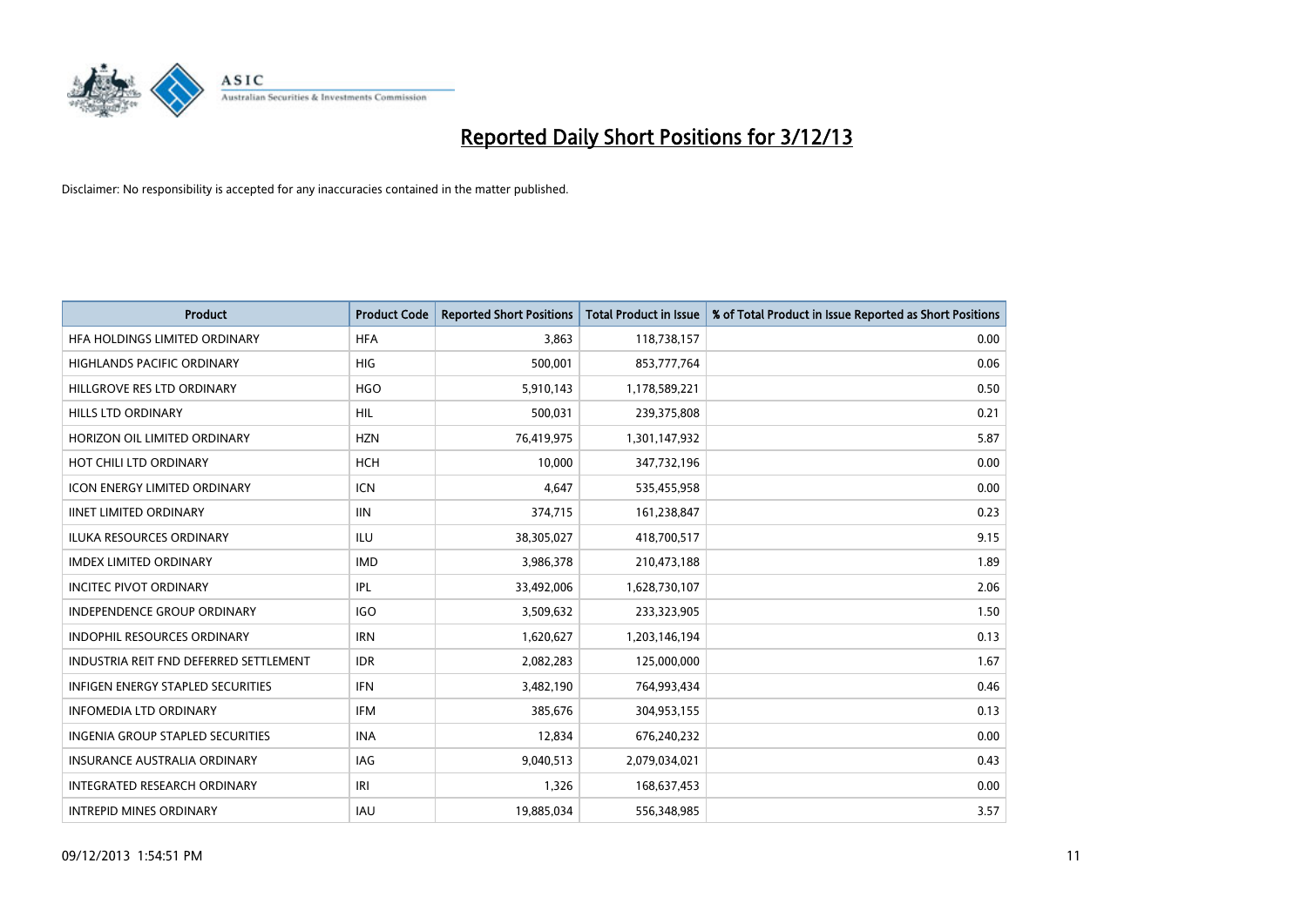

| <b>Product</b>                                | <b>Product Code</b> | <b>Reported Short Positions</b> | <b>Total Product in Issue</b> | % of Total Product in Issue Reported as Short Positions |
|-----------------------------------------------|---------------------|---------------------------------|-------------------------------|---------------------------------------------------------|
| <b>INVESTA OFFICE FUND STAPLED SECURITIES</b> | <b>IOF</b>          | 1,090,137                       | 614,047,458                   | 0.18                                                    |
| <b>INVOCARE LIMITED ORDINARY</b>              | IVC                 | 5,811,011                       | 110,030,298                   | 5.28                                                    |
| <b>IOOF HOLDINGS LTD ORDINARY</b>             | IFL                 | 1,498,524                       | 232,118,034                   | 0.65                                                    |
| <b>IPROPERTY GROUP LTD ORDINARY</b>           | <b>IPP</b>          | 1,680                           | 181,398,426                   | 0.00                                                    |
| <b>IRESS LIMITED ORDINARY</b>                 | <b>IRE</b>          | 205,944                         | 158,585,126                   | 0.13                                                    |
| <b>IRON ORE HOLDINGS ORDINARY</b>             | <b>IOH</b>          | 26,197                          | 161,174,005                   | 0.02                                                    |
| <b>ISELECT LTD ORDINARY</b>                   | <b>ISU</b>          | 956,068                         | 260,664,894                   | 0.37                                                    |
| ISHARES MSCI AUS 200 ISHARES MSCI AUS 200     | <b>IOZ</b>          | 207                             | 10,217,037                    | 0.00                                                    |
| <b>ISONEA LIMITED ORDINARY</b>                | <b>ISN</b>          | 5,204                           | 261,686,887                   | 0.00                                                    |
| JAMES HARDIE INDUST CHESS DEPOSITARY INT      | <b>IHX</b>          | 7,148,493                       | 443,387,763                   | 1.61                                                    |
| <b>JB HI-FI LIMITED ORDINARY</b>              | <b>IBH</b>          | 7,278,654                       | 100,261,681                   | 7.26                                                    |
| <b>KAGARA LTD ORDINARY</b>                    | KZL                 | 3,349,855                       | 798,953,117                   | 0.42                                                    |
| KAROON GAS AUSTRALIA ORDINARY                 | <b>KAR</b>          | 3,006,808                       | 255,841,581                   | 1.18                                                    |
| KATHMANDU HOLD LTD ORDINARY                   | <b>KMD</b>          | 23,308                          | 200,326,690                   | 0.01                                                    |
| <b>KBL MINING LIMITED ORDINARY</b>            | <b>KBL</b>          | 1,820                           | 393,535,629                   | 0.00                                                    |
| KINGSGATE CONSOLID. ORDINARY                  | <b>KCN</b>          | 23,875,983                      | 152,284,777                   | 15.68                                                   |
| KINGSROSE MINING LTD ORDINARY                 | <b>KRM</b>          | 553,902                         | 335,753,851                   | 0.16                                                    |
| LEIGHTON HOLDINGS ORDINARY                    | LEI                 | 23,283,652                      | 337,235,188                   | 6.90                                                    |
| LEND LEASE GROUP UNIT/ORD STAPLED             | LLC                 | 7,105,676                       | 576,712,337                   | 1.23                                                    |
| LINC ENERGY LTD ORDINARY                      | <b>LNC</b>          | 3,842,520                       | 523,120,361                   | 0.73                                                    |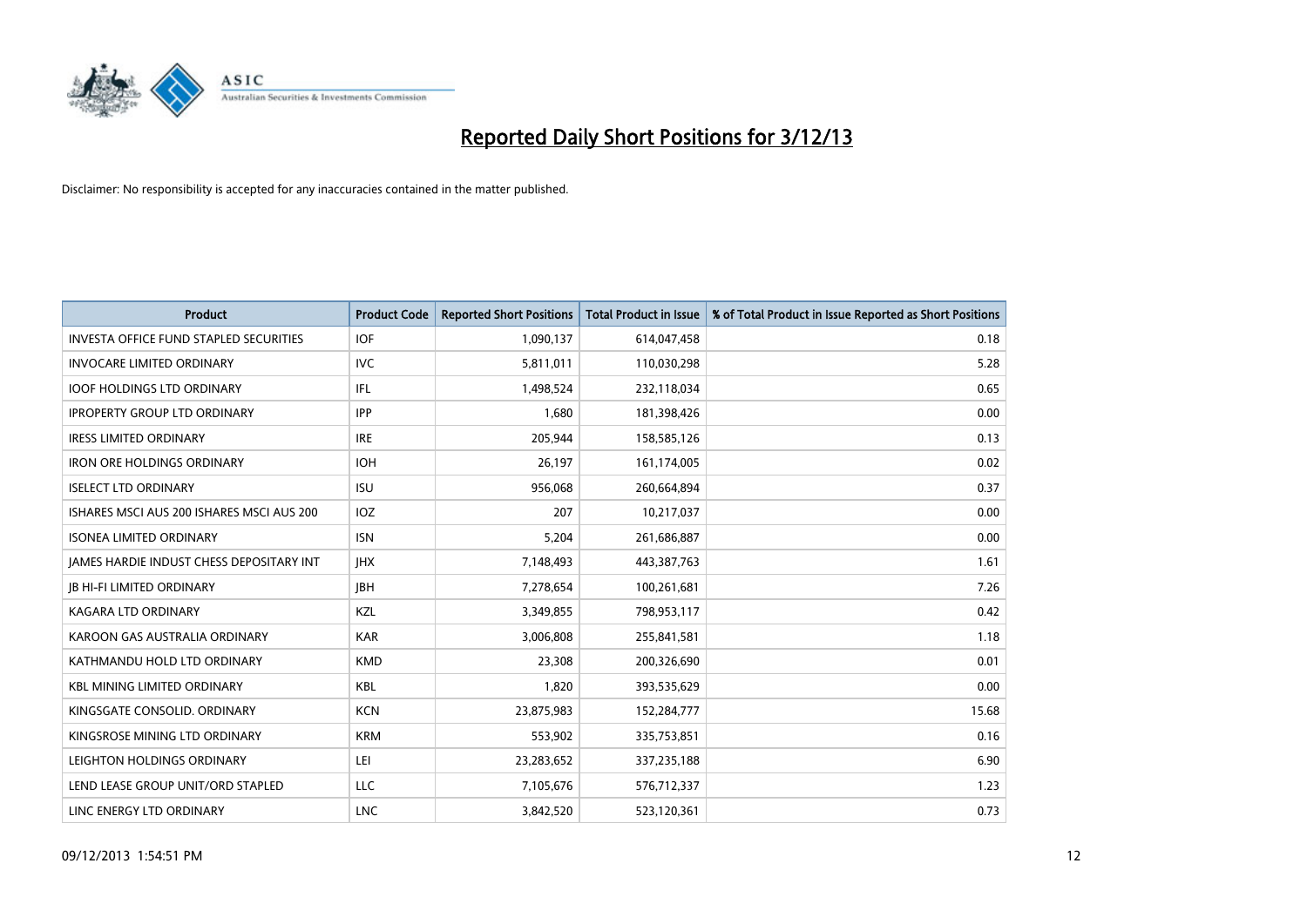

| <b>Product</b>                        | <b>Product Code</b> | <b>Reported Short Positions</b> | <b>Total Product in Issue</b> | % of Total Product in Issue Reported as Short Positions |
|---------------------------------------|---------------------|---------------------------------|-------------------------------|---------------------------------------------------------|
| <b>LOGICAMMS LIMITED ORDINARY</b>     | <b>LCM</b>          | 18,101                          | 71,178,179                    | 0.03                                                    |
| LONESTAR RESO LTD ORDINARY            | LNR                 | 45,242                          | 697,187,211                   | 0.01                                                    |
| LYCOPODIUM LIMITED ORDINARY           | <b>LYL</b>          | 3,091                           | 38,955,103                    | 0.01                                                    |
| LYNAS CORPORATION ORDINARY            | <b>LYC</b>          | 176,600,915                     | 1,961,160,594                 | 9.00                                                    |
| <b>M2 TELECOMMUNICATION ORDINARY</b>  | <b>MTU</b>          | 9,208,328                       | 179,384,685                   | 5.13                                                    |
| <b>MACA LIMITED ORDINARY</b>          | <b>MLD</b>          | 108,340                         | 175,050,243                   | 0.06                                                    |
| <b>MACMAHON HOLDINGS ORDINARY</b>     | MAH                 | 572,318                         | 1,261,699,966                 | 0.05                                                    |
| MACO ATLAS ROADS GRP ORDINARY STAPLED | <b>MOA</b>          | 12,693,728                      | 487,230,540                   | 2.61                                                    |
| MACQUARIE GROUP LTD ORDINARY          | <b>MOG</b>          | 1,839,437                       | 340,114,378                   | 0.54                                                    |
| MACQUARIE TELECOM GP ORDINARY         | MAQ                 | 3,270                           | 20,967,121                    | 0.02                                                    |
| MAGELLAN FIN GRP LTD ORDINARY         | <b>MFG</b>          | 781,402                         | 155,830,849                   | 0.50                                                    |
| <b>MATRIX C &amp; E LTD ORDINARY</b>  | <b>MCE</b>          | 2,940,210                       | 94,555,428                    | 3.11                                                    |
| MAVERICK DRILLING ORDINARY            | <b>MAD</b>          | 9,614,211                       | 452,726,751                   | 2.12                                                    |
| <b>MAXITRANS INDUSTRIES ORDINARY</b>  | <b>MXI</b>          | 571,051                         | 183,993,392                   | 0.31                                                    |
| MAYNE PHARMA LTD ORDINARY             | <b>MYX</b>          | 2,137,750                       | 563,459,968                   | 0.38                                                    |
| MCALEESE LTD ORDINARY                 | <b>MCS</b>          | 1,074,084                       | 296,577,121                   | 0.36                                                    |
| MCMILLAN SHAKESPEARE ORDINARY         | <b>MMS</b>          | 759,871                         | 74,523,965                    | 1.02                                                    |
| MEDUSA MINING LTD ORDINARY            | <b>MML</b>          | 6,075,009                       | 207,794,301                   | 2.92                                                    |
| MELBOURNE IT LIMITED ORDINARY         | <b>MLB</b>          | 3,000                           | 82,861,177                    | 0.00                                                    |
| MEO AUSTRALIA LTD ORDINARY            | <b>MEO</b>          | 10,845                          | 627,264,587                   | 0.00                                                    |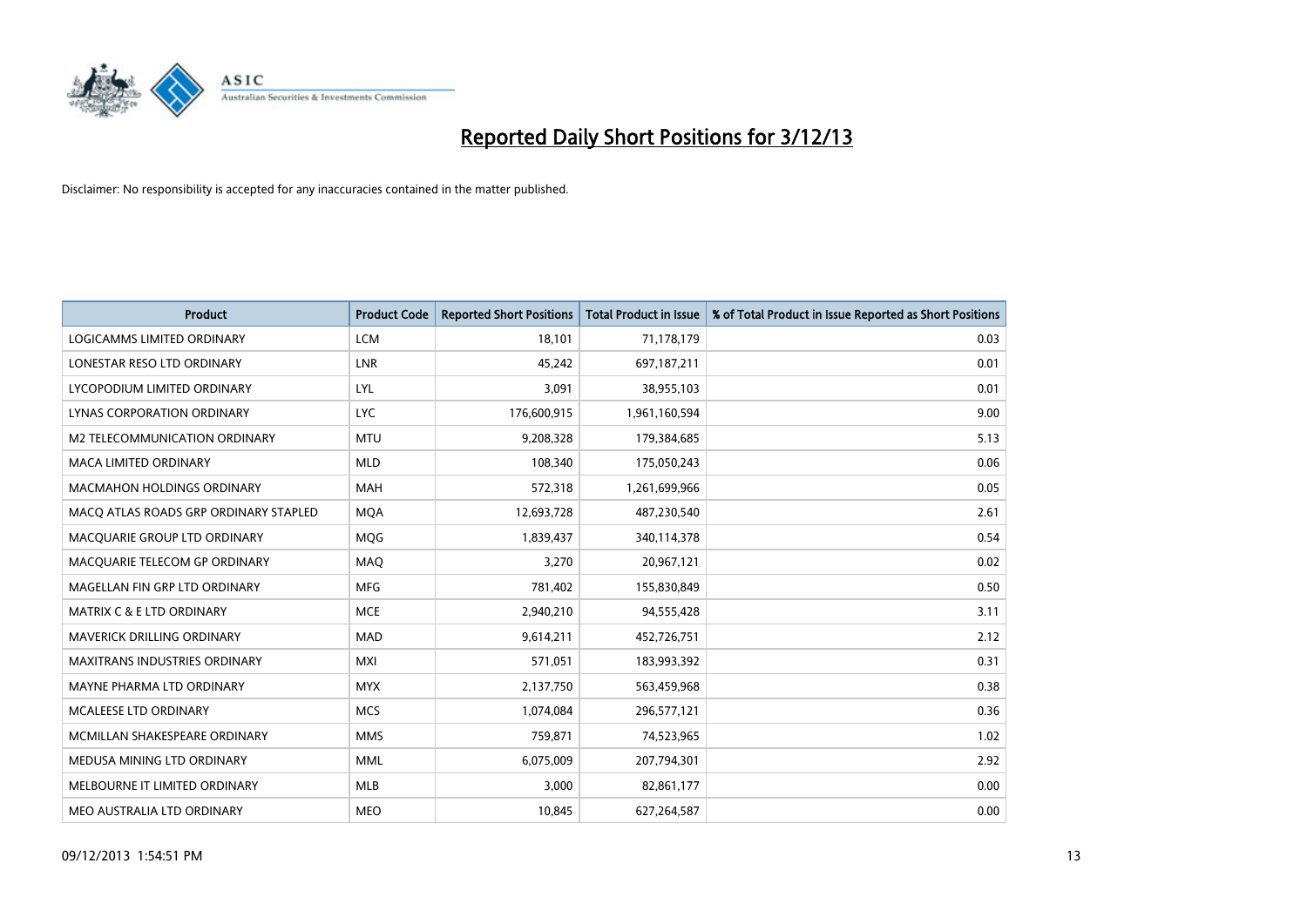

| <b>Product</b>                      | <b>Product Code</b> | <b>Reported Short Positions</b> | <b>Total Product in Issue</b> | % of Total Product in Issue Reported as Short Positions |
|-------------------------------------|---------------------|---------------------------------|-------------------------------|---------------------------------------------------------|
| MERIDIAN ENERGY INSTALMENT RECEIPTS | <b>MEZCA</b>        | 32,097                          | 1,255,413,626                 | 0.00                                                    |
| MERMAID MARINE ORDINARY             | <b>MRM</b>          | 1,437,998                       | 232,652,241                   | 0.62                                                    |
| MESOBLAST LIMITED ORDINARY          | <b>MSB</b>          | 16,873,678                      | 317,350,901                   | 5.32                                                    |
| METALS X LIMITED ORDINARY           | <b>MLX</b>          | 46,230                          | 1,653,036,110                 | 0.00                                                    |
| METCASH LIMITED ORDINARY            | <b>MTS</b>          | 91,206,511                      | 880,704,786                   | 10.36                                                   |
| METMINCO LIMITED ORDINARY           | <b>MNC</b>          | 842,197                         | 1,749,543,023                 | 0.05                                                    |
| MICLYN EXP OFFSHR ORDINARY          | <b>MIO</b>          | 80,856                          | 281,754,775                   | 0.03                                                    |
| MIGHTY RIVER POWER ORDINARY         | <b>MYT</b>          | 1,950,939                       | 1,400,000,094                 | 0.14                                                    |
| MILTON CORPORATION ORDINARY         | <b>MLT</b>          | 45,652                          | 627,357,755                   | 0.01                                                    |
| MINCOR RESOURCES NL ORDINARY        | <b>MCR</b>          | 2,271,743                       | 188,208,274                   | 1.21                                                    |
| MINERAL DEPOSITS ORDINARY           | <b>MDL</b>          | 1,478,184                       | 83,538,786                    | 1.77                                                    |
| MINERAL RESOURCES, ORDINARY         | <b>MIN</b>          | 3,571,649                       | 186,112,198                   | 1.92                                                    |
| MINT WIRELESS ORDINARY              | <b>MNW</b>          | 454,809                         | 403,872,395                   | 0.11                                                    |
| MIRABELA NICKEL LTD ORDINARY        | <b>MBN</b>          | 23,175,924                      | 876,801,147                   | 2.64                                                    |
| MIRVAC GROUP STAPLED SECURITIES     | <b>MGR</b>          | 1,841,026                       | 3,664,938,678                 | 0.05                                                    |
| MOBILE EMBRACE LTD ORDINARY         | <b>MBE</b>          | 4,500                           | 323,077,790                   | 0.00                                                    |
| MOLOPO ENERGY LTD ORDINARY          | <b>MPO</b>          | 100,365                         | 246,724,091                   | 0.04                                                    |
| MONADELPHOUS GROUP ORDINARY         | <b>MND</b>          | 12,410,419                      | 92,308,047                    | 13.44                                                   |
| MORTGAGE CHOICE LTD ORDINARY        | <b>MOC</b>          | 110,840                         | 123,780,387                   | 0.09                                                    |
| MOUNT GIBSON IRON ORDINARY          | MGX                 | 6,968,557                       | 1,090,584,232                 | 0.64                                                    |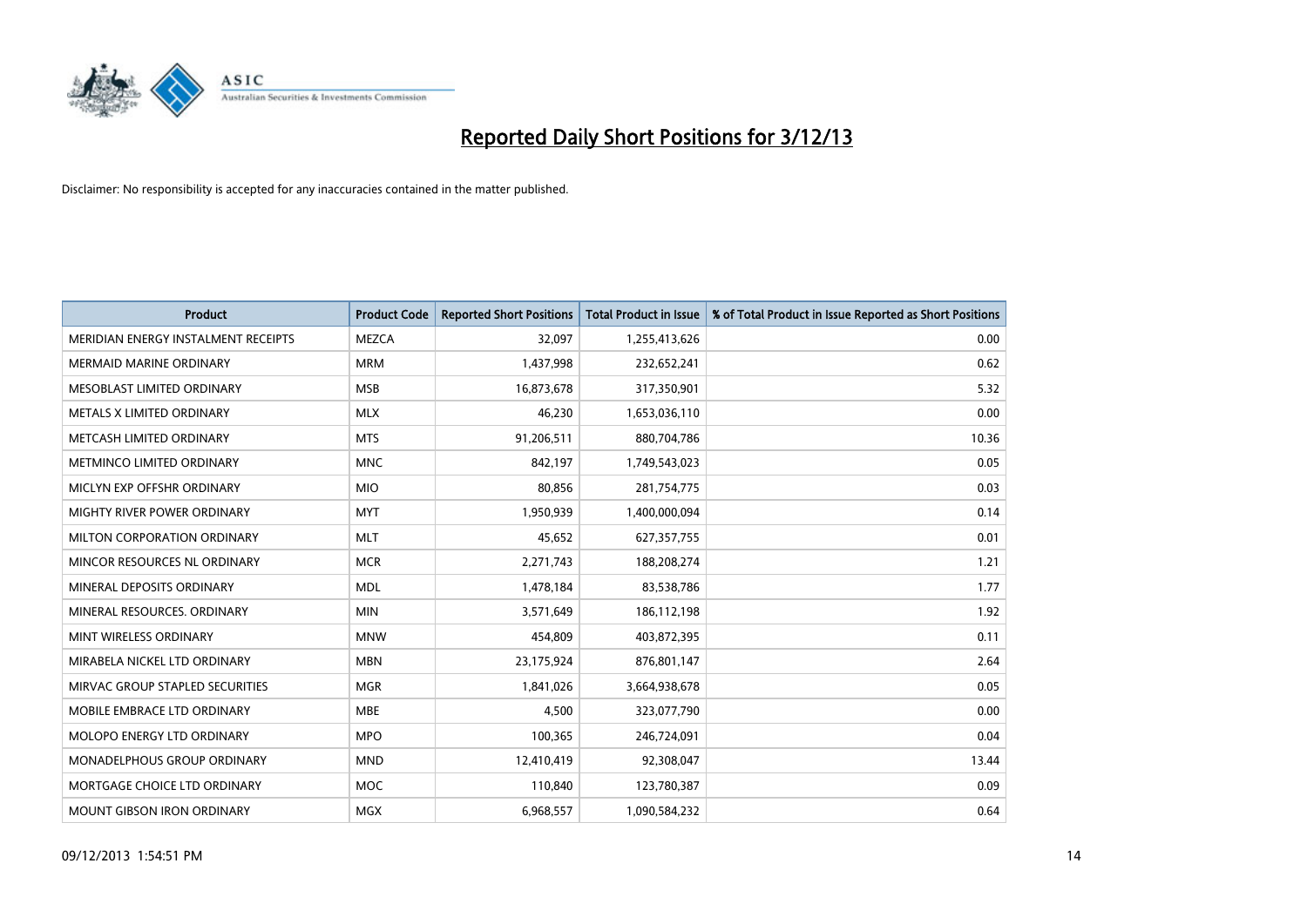

| <b>Product</b>                    | <b>Product Code</b> | <b>Reported Short Positions</b> | <b>Total Product in Issue</b> | % of Total Product in Issue Reported as Short Positions |
|-----------------------------------|---------------------|---------------------------------|-------------------------------|---------------------------------------------------------|
| MULTIPLEX SITES SITES             | <b>MXUPA</b>        | 1,454                           | 4,500,000                     | 0.03                                                    |
| MURCHISON METALS LTD ORDINARY     | <b>MMX</b>          | 216,291                         | 450,497,346                   | 0.05                                                    |
| <b>MYER HOLDINGS LTD ORDINARY</b> | <b>MYR</b>          | 69,163,789                      | 585,684,551                   | 11.81                                                   |
| NANOSONICS LIMITED ORDINARY       | <b>NAN</b>          | 77,414                          | 262,822,463                   | 0.03                                                    |
| NATIONAL AUST. BANK ORDINARY      | <b>NAB</b>          | 7,504,316                       | 2,349,453,562                 | 0.32                                                    |
| NAVITAS LIMITED ORDINARY          | <b>NVT</b>          | 3,344,522                       | 375,416,910                   | 0.89                                                    |
| NEON ENERGY LIMITED ORDINARY      | <b>NEN</b>          | 2,651,425                       | 553,037,848                   | 0.48                                                    |
| NEUREN PHARMACEUT, ORDINARY       | <b>NEU</b>          | 226,000                         | 1,490,226,645                 | 0.02                                                    |
| NEW HOPE CORPORATION ORDINARY     | <b>NHC</b>          | 728,825                         | 830,715,225                   | 0.09                                                    |
| NEW STANDARD ENERGY ORDINARY      | <b>NSE</b>          | 322,032                         | 305,331,847                   | 0.11                                                    |
| NEWCREST MINING ORDINARY          | <b>NCM</b>          | 6,933,417                       | 766,510,971                   | 0.90                                                    |
| NEWS CORP A NON-VOTING CDI        | <b>NWSLV</b>        | 1,534,717                       | 4,200,421                     | 36.54                                                   |
| NEWS CORP B VOTING CDI            | <b>NWS</b>          | 2,855,426                       | 23,771,818                    | 12.01                                                   |
| NEWSAT LIMITED ORDINARY           | <b>NWT</b>          | 50,112                          | 591,460,931                   | 0.01                                                    |
| NEXTDC LIMITED ORDINARY           | <b>NXT</b>          | 9,357,306                       | 192,904,486                   | 4.85                                                    |
| NEXUS ENERGY LIMITED ORDINARY     | <b>NXS</b>          | 1,352,518                       | 1,330,219,459                 | 0.10                                                    |
| NIB HOLDINGS LIMITED ORDINARY     | <b>NHF</b>          | 4,030,604                       | 439,004,182                   | 0.92                                                    |
| NICK SCALI LIMITED ORDINARY       | <b>NCK</b>          | 212                             | 81,000,000                    | 0.00                                                    |
| NIDO PETROLEUM ORDINARY           | <b>NDO</b>          | 542,402                         | 2,046,650,968                 | 0.03                                                    |
| NOBLE MINERAL RES ORDINARY        | <b>NMG</b>          | 2,365,726                       | 666,397,952                   | 0.36                                                    |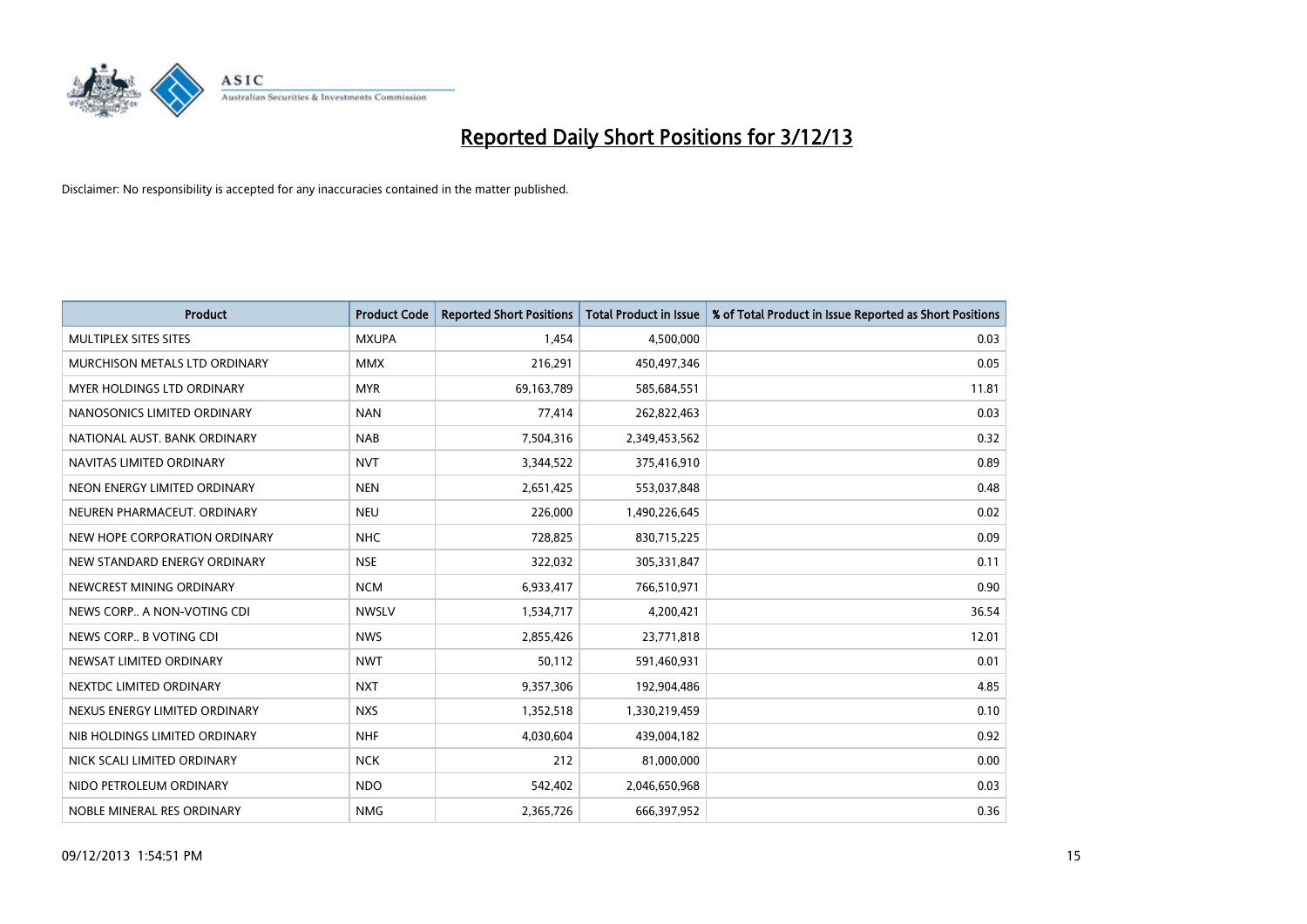

| <b>Product</b>                        | <b>Product Code</b> | <b>Reported Short Positions</b> | <b>Total Product in Issue</b> | % of Total Product in Issue Reported as Short Positions |
|---------------------------------------|---------------------|---------------------------------|-------------------------------|---------------------------------------------------------|
| NORTHERN IRON LTD ORDINARY            | <b>NFE</b>          | 930,804                         | 484,405,314                   | 0.19                                                    |
| NORTHERN STAR ORDINARY                | <b>NST</b>          | 3,829,299                       | 428,369,762                   | 0.89                                                    |
| NOVOGEN LIMITED ORDINARY              | <b>NRT</b>          | 64,601                          | 158,625,294                   | 0.04                                                    |
| NRW HOLDINGS LIMITED ORDINARY         | <b>NWH</b>          | 18,322,776                      | 278,888,011                   | 6.57                                                    |
| NUCOAL RESOURCES LTD ORDINARY         | <b>NCR</b>          | 87,349                          | 768,612,354                   | 0.01                                                    |
| NUFARM LIMITED ORDINARY               | <b>NUF</b>          | 13,708,453                      | 263,643,448                   | 5.20                                                    |
| OAKTON LIMITED ORDINARY               | <b>OKN</b>          | 575,743                         | 89,968,985                    | 0.64                                                    |
| OCEANAGOLD CORP. CHESS DEPOSITARY INT | <b>OGC</b>          | 2,149,515                       | 300,350,129                   | 0.72                                                    |
| OIL SEARCH LTD ORDINARY               | OSH                 | 6,509,634                       | 1,343,361,150                 | 0.48                                                    |
| OM HOLDINGS LIMITED ORDINARY          | <b>OMH</b>          | 2,609,499                       | 733,423,337                   | 0.36                                                    |
| ORICA LIMITED ORDINARY                | ORI                 | 8,011,582                       | 368,203,632                   | 2.18                                                    |
| ORIGIN ENERGY ORDINARY                | <b>ORG</b>          | 7,145,285                       | 1,101,226,425                 | 0.65                                                    |
| OROCOBRE LIMITED ORDINARY             | <b>ORE</b>          | 563,612                         | 132,041,911                   | 0.43                                                    |
| OROTONGROUP LIMITED ORDINARY          | ORL                 | 139,713                         | 40,880,902                    | 0.34                                                    |
| <b>OZ MINERALS ORDINARY</b>           | <b>OZL</b>          | 16,897,241                      | 303,470,022                   | 5.57                                                    |
| OZFOREX GROUP LTD ORDINARY            | <b>OFX</b>          | 190,728                         | 240,000,000                   | 0.08                                                    |
| PACIFIC BRANDS ORDINARY               | PBG                 | 6,864,894                       | 912,915,695                   | 0.75                                                    |
| PALADIN ENERGY LTD ORDINARY           | <b>PDN</b>          | 91,687,418                      | 964,118,567                   | 9.51                                                    |
| PANAUST LIMITED ORDINARY              | <b>PNA</b>          | 2,580,881                       | 619,765,589                   | 0.42                                                    |
| PANORAMIC RESOURCES ORDINARY          | PAN                 | 2,136,279                       | 295,085,132                   | 0.72                                                    |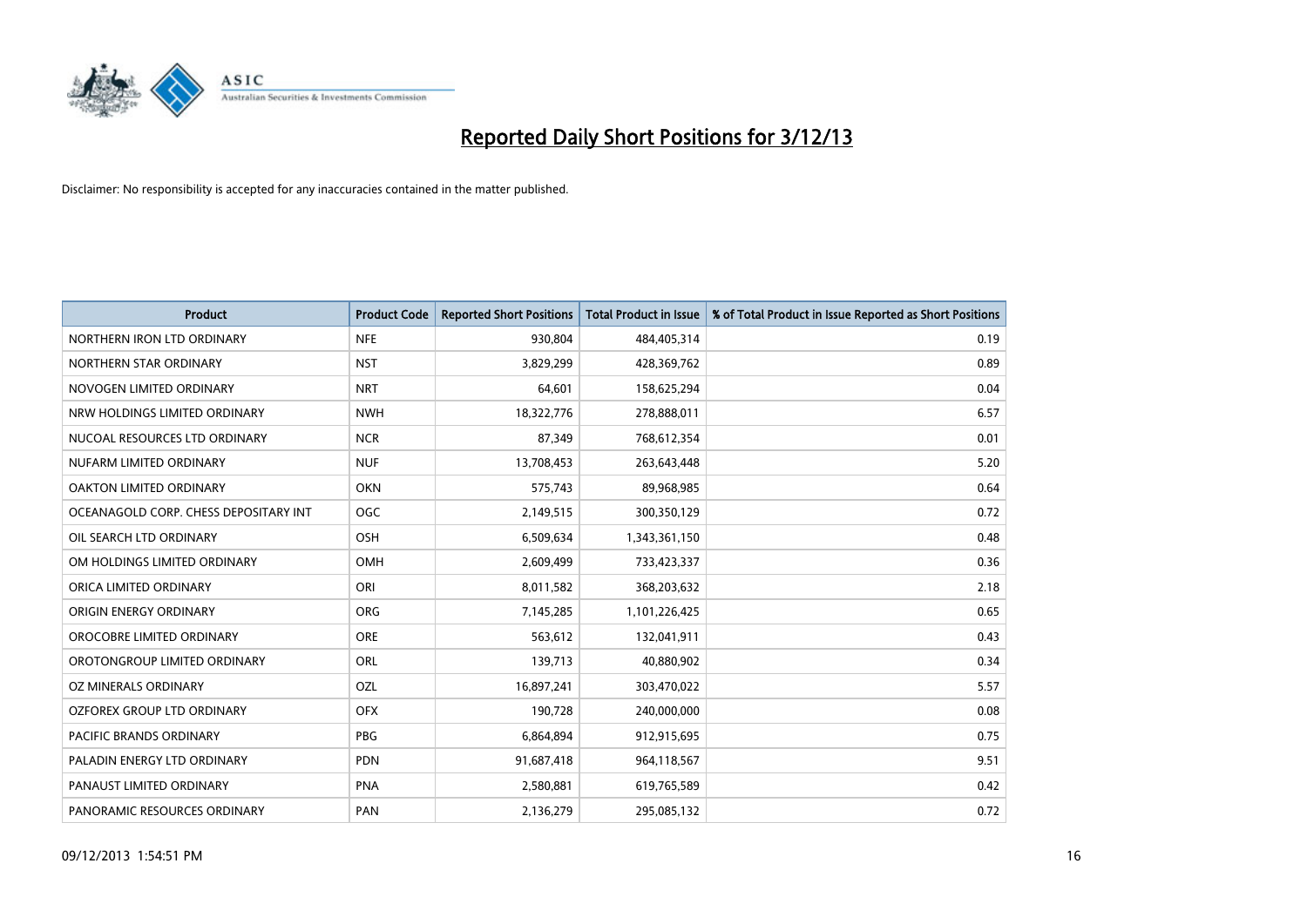

| <b>Product</b>                | <b>Product Code</b> | <b>Reported Short Positions</b> | <b>Total Product in Issue</b> | % of Total Product in Issue Reported as Short Positions |
|-------------------------------|---------------------|---------------------------------|-------------------------------|---------------------------------------------------------|
| PANTERRA GOLD LTD ORDINARY    | PGI                 | $\mathbf{1}$                    | 769,414,346                   | 0.00                                                    |
| PAPERLINX LIMITED ORDINARY    | <b>PPX</b>          | 48.101                          | 609,280,761                   | 0.01                                                    |
| PAPILLON RES LTD ORDINARY     | PIR                 | 8,135,688                       | 339,444,210                   | 2.40                                                    |
| PEET LIMITED ORDINARY         | <b>PPC</b>          | 405,340                         | 433,389,348                   | 0.09                                                    |
| PENINSULA ENERGY LTD ORDINARY | <b>PEN</b>          | $\mathbf{1}$                    | 3,042,508,659                 | 0.00                                                    |
| PERILYA LIMITED ORDINARY      | PEM                 | 1,528                           | 769,316,426                   | 0.00                                                    |
| PERPETUAL LIMITED ORDINARY    | <b>PPT</b>          | 2,508,646                       | 42,002,824                    | 5.97                                                    |
| PERSEUS MINING LTD ORDINARY   | PRU                 | 12,697,154                      | 457,962,088                   | 2.77                                                    |
| PHARMAXIS LTD ORDINARY        | <b>PXS</b>          | 2,796,155                       | 309,038,869                   | 0.90                                                    |
| PHOSPHAGENICS LTD. ORDINARY   | POH                 | 50,000                          | 1,020,465,957                 | 0.00                                                    |
| PLATINUM ASSET ORDINARY       | <b>PTM</b>          | 1,577,841                       | 578,655,695                   | 0.27                                                    |
| PLATINUM AUSTRALIA ORDINARY   | <b>PLA</b>          | 836,127                         | 504,968,043                   | 0.17                                                    |
| PMI GOLD CORP CDI 1:1         | <b>PVM</b>          | 237,817                         | 161,862,160                   | 0.15                                                    |
| PMP LIMITED ORDINARY          | <b>PMP</b>          | 1,524,781                       | 323,781,124                   | 0.47                                                    |
| PRANA BIOTECHNOLOGY ORDINARY  | <b>PBT</b>          | 396,420                         | 416,226,146                   | 0.10                                                    |
| PREMIER INVESTMENTS ORDINARY  | <b>PMV</b>          | 1,137,827                       | 155,314,874                   | 0.73                                                    |
| PRIMA BIOMED LTD ORDINARY     | <b>PRR</b>          | 666,394                         | 1,228,709,341                 | 0.05                                                    |
| PRIMARY HEALTH CARE ORDINARY  | PRY                 | 18,229,669                      | 504,956,647                   | 3.61                                                    |
| PRIME MEDIA GRP LTD ORDINARY  | <b>PRT</b>          | 1,363,437                       | 366,330,303                   | 0.37                                                    |
| PROGRAMMED ORDINARY           | <b>PRG</b>          | 191,328                         | 118,229,190                   | 0.16                                                    |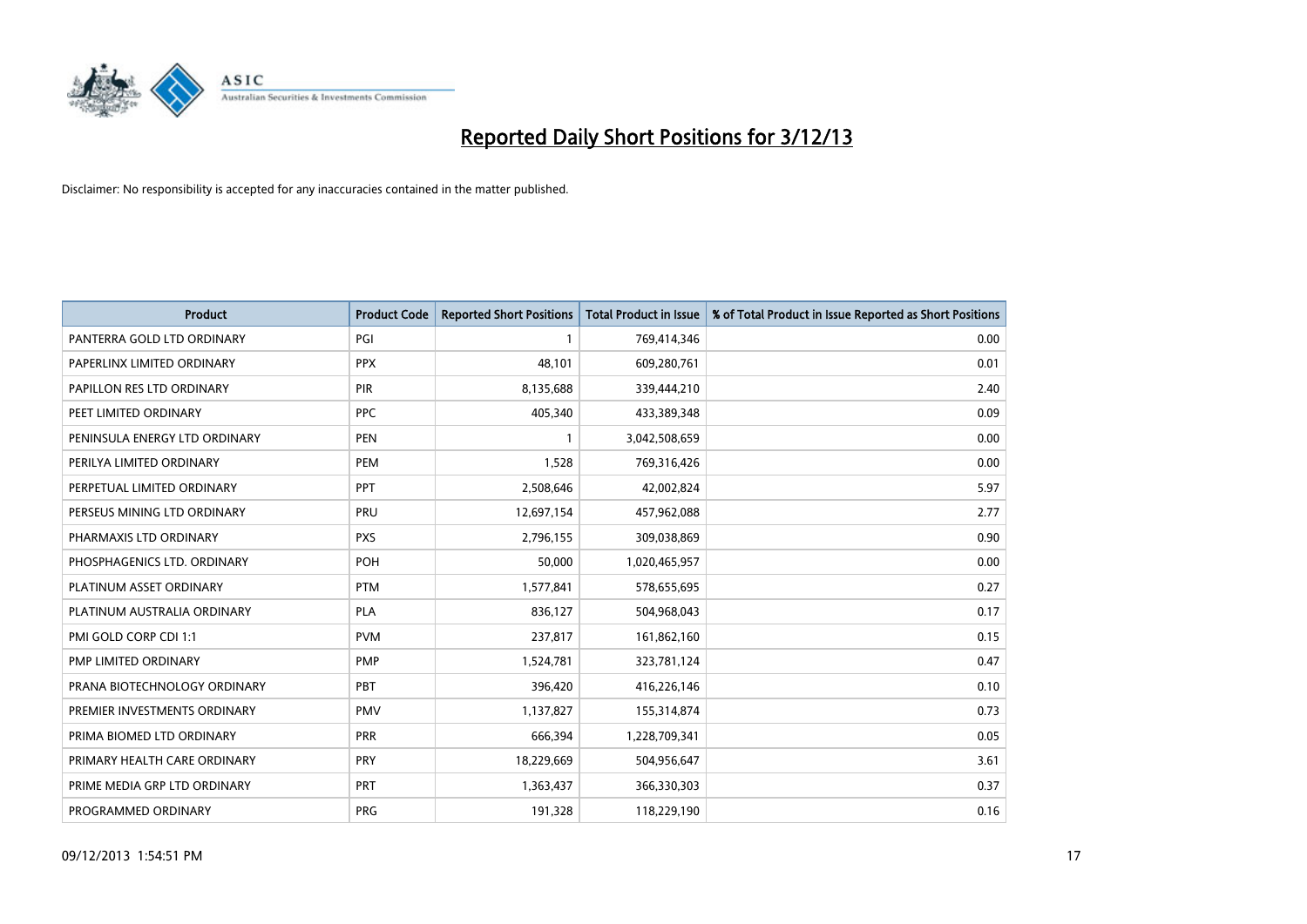

| <b>Product</b>                      | <b>Product Code</b> | <b>Reported Short Positions</b> | <b>Total Product in Issue</b> | % of Total Product in Issue Reported as Short Positions |
|-------------------------------------|---------------------|---------------------------------|-------------------------------|---------------------------------------------------------|
| <b>QANTAS AIRWAYS ORDINARY</b>      | QAN                 | 46,630,425                      | 2,196,330,250                 | 2.12                                                    |
| OBE INSURANCE GROUP ORDINARY        | QBE                 | 15,907,357                      | 1,226,855,950                 | 1.30                                                    |
| ORXPHARMA LTD ORDINARY              | <b>ORX</b>          | 66,492                          | 157,285,606                   | 0.04                                                    |
| <b>OUBE HOLDINGS LTD ORDINARY</b>   | QUB                 | 10,886,250                      | 931,433,499                   | 1.17                                                    |
| RAMELIUS RESOURCES ORDINARY         | <b>RMS</b>          | 169,047                         | 364,440,380                   | 0.05                                                    |
| RAMSAY HEALTH CARE ORDINARY         | <b>RHC</b>          | 2,221,692                       | 202,081,252                   | 1.10                                                    |
| <b>RCR TOMLINSON ORDINARY</b>       | <b>RCR</b>          | 143,168                         | 136,696,590                   | 0.10                                                    |
| <b>REA GROUP ORDINARY</b>           | <b>REA</b>          | 2,214,500                       | 131,714,699                   | 1.68                                                    |
| <b>RECKON LIMITED ORDINARY</b>      | <b>RKN</b>          | 128,985                         | 126,913,066                   | 0.10                                                    |
| RED 5 LIMITED ORDINARY              | <b>RED</b>          | 170,219                         | 759,451,008                   | 0.02                                                    |
| RED FORK ENERGY ORDINARY            | <b>RFE</b>          | 5,107,676                       | 499,551,719                   | 1.02                                                    |
| REDBANK ENERGY LTD ORDINARY         | AEJ                 | 13                              | 786,287                       | 0.00                                                    |
| REECE AUSTRALIA LTD. ORDINARY       | <b>REH</b>          | 436                             | 99,600,000                    | 0.00                                                    |
| REED RESOURCES LTD ORDINARY         | <b>RDR</b>          | 50,000                          | 523,453,895                   | 0.01                                                    |
| REGIS RESOURCES ORDINARY            | <b>RRL</b>          | 10,419,652                      | 497,985,884                   | 2.09                                                    |
| RESMED INC CDI 10:1                 | <b>RMD</b>          | 15,495,142                      | 1,420,542,770                 | 1.09                                                    |
| RESOLUTE MINING ORDINARY            | <b>RSG</b>          | 10,590,801                      | 640,994,224                   | 1.65                                                    |
| RESOURCE EQUIP LTD ORDINARY         | <b>RQL</b>          | 5,000                           | 249,065,471                   | 0.00                                                    |
| <b>RESOURCE GENERATION ORDINARY</b> | <b>RES</b>          | 224,300                         | 569,396,004                   | 0.04                                                    |
| RETAIL FOOD GROUP ORDINARY          | <b>RFG</b>          | 3,198,833                       | 142,706,772                   | 2.24                                                    |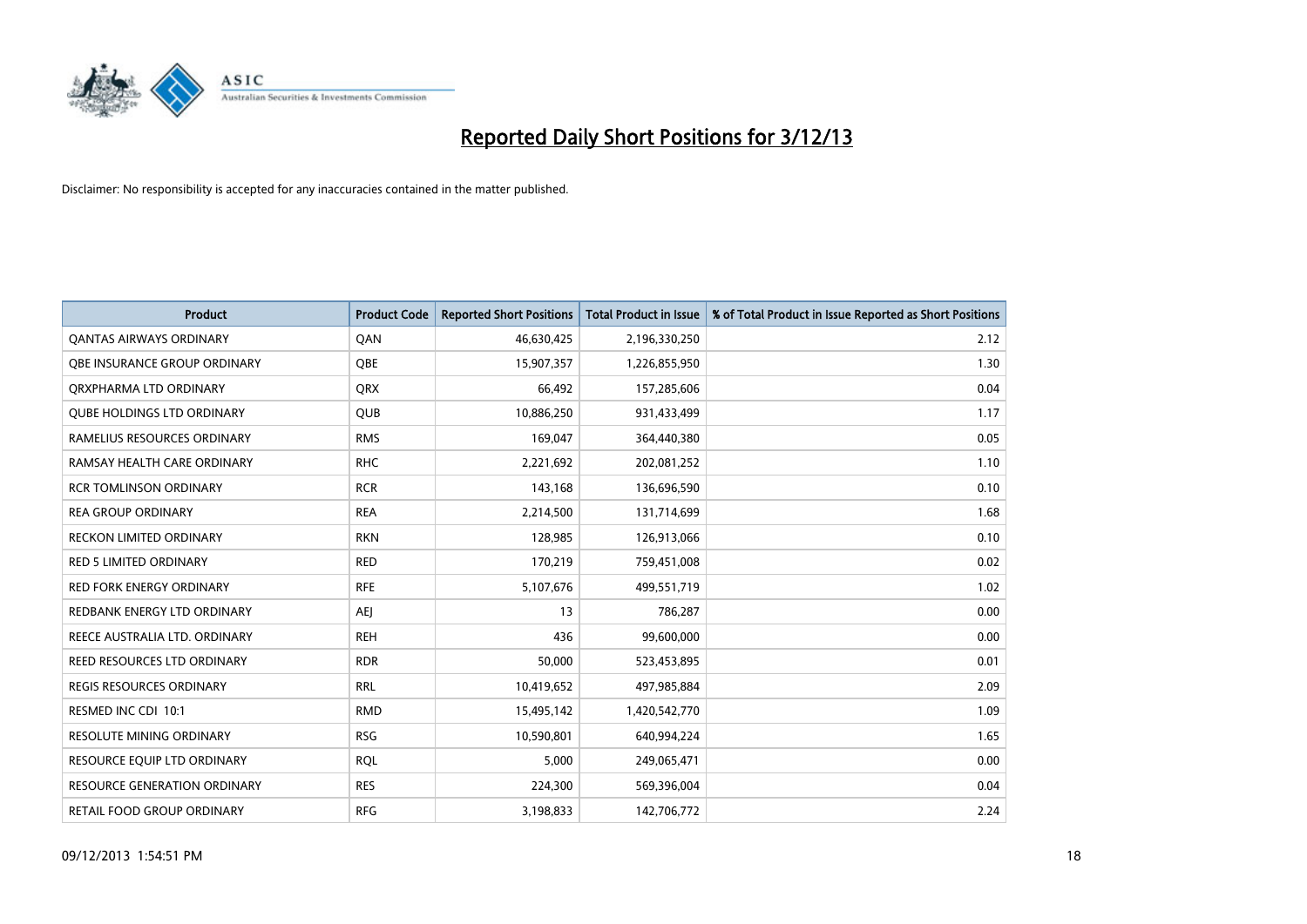

| <b>Product</b>                               | <b>Product Code</b> | <b>Reported Short Positions</b> | <b>Total Product in Issue</b> | % of Total Product in Issue Reported as Short Positions |
|----------------------------------------------|---------------------|---------------------------------|-------------------------------|---------------------------------------------------------|
| REX MINERALS LIMITED ORDINARY                | <b>RXM</b>          | 2,077,271                       | 188,907,284                   | 1.10                                                    |
| <b>RHG LIMITED ORDINARY</b>                  | <b>RHG</b>          | 1,085                           | 308,483,177                   | 0.00                                                    |
| <b>RIALTO ENERGY ORDINARY</b>                | <b>RIA</b>          | 41                              | 1,155,765,100                 | 0.00                                                    |
| <b>RIDLEY CORPORATION ORDINARY</b>           | <b>RIC</b>          | 124,364                         | 307,817,071                   | 0.04                                                    |
| RIO TINTO LIMITED ORDINARY                   | <b>RIO</b>          | 4,932,511                       | 435,758,720                   | 1.13                                                    |
| <b>ROBUST RESOURCES ORDINARY</b>             | <b>ROL</b>          | 4,000                           | 102,830,646                   | 0.00                                                    |
| ROC OIL COMPANY ORDINARY                     | <b>ROC</b>          | 1,246,648                       | 686,461,740                   | 0.18                                                    |
| ROYAL WOLF HOLDINGS ORDINARY                 | <b>RWH</b>          | 189,393                         | 100,387,052                   | 0.19                                                    |
| <b>RURALCO HOLDINGS ORDINARY</b>             | <b>RHL</b>          | 1,408                           | 55,019,284                    | 0.00                                                    |
| SAI GLOBAL LIMITED ORDINARY                  | SAI                 | 7,462,916                       | 210,730,820                   | 3.54                                                    |
| SALMAT LIMITED ORDINARY                      | <b>SLM</b>          | 998                             | 159,812,799                   | 0.00                                                    |
| SAMSON OIL & GAS LTD ORDINARY                | SSN                 | 1,684,000                       | 2,547,627,193                 | 0.07                                                    |
| SANDFIRE RESOURCES ORDINARY                  | <b>SFR</b>          | 1,172,955                       | 155,640,968                   | 0.75                                                    |
| <b>SANTOS LTD ORDINARY</b>                   | <b>STO</b>          | 6,316,342                       | 970,209,622                   | 0.65                                                    |
| SARACEN MINERAL ORDINARY                     | SAR                 | 2,340,175                       | 595,263,186                   | 0.39                                                    |
| <b>SCA PROPERTY GROUP STAPLED SECURITIES</b> | SCP                 | 35,587,229                      | 642,417,140                   | 5.54                                                    |
| SEDGMAN LIMITED ORDINARY                     | SDM                 | 352,592                         | 223,224,636                   | 0.16                                                    |
| SEEK LIMITED ORDINARY                        | <b>SEK</b>          | 13,609,746                      | 339,132,780                   | 4.01                                                    |
| SELECT HARVESTS ORDINARY                     | SHV                 | 41,771                          | 57,815,720                    | 0.07                                                    |
| SENEX ENERGY LIMITED ORDINARY                | SXY                 | 5,962,368                       | 1,144,008,917                 | 0.52                                                    |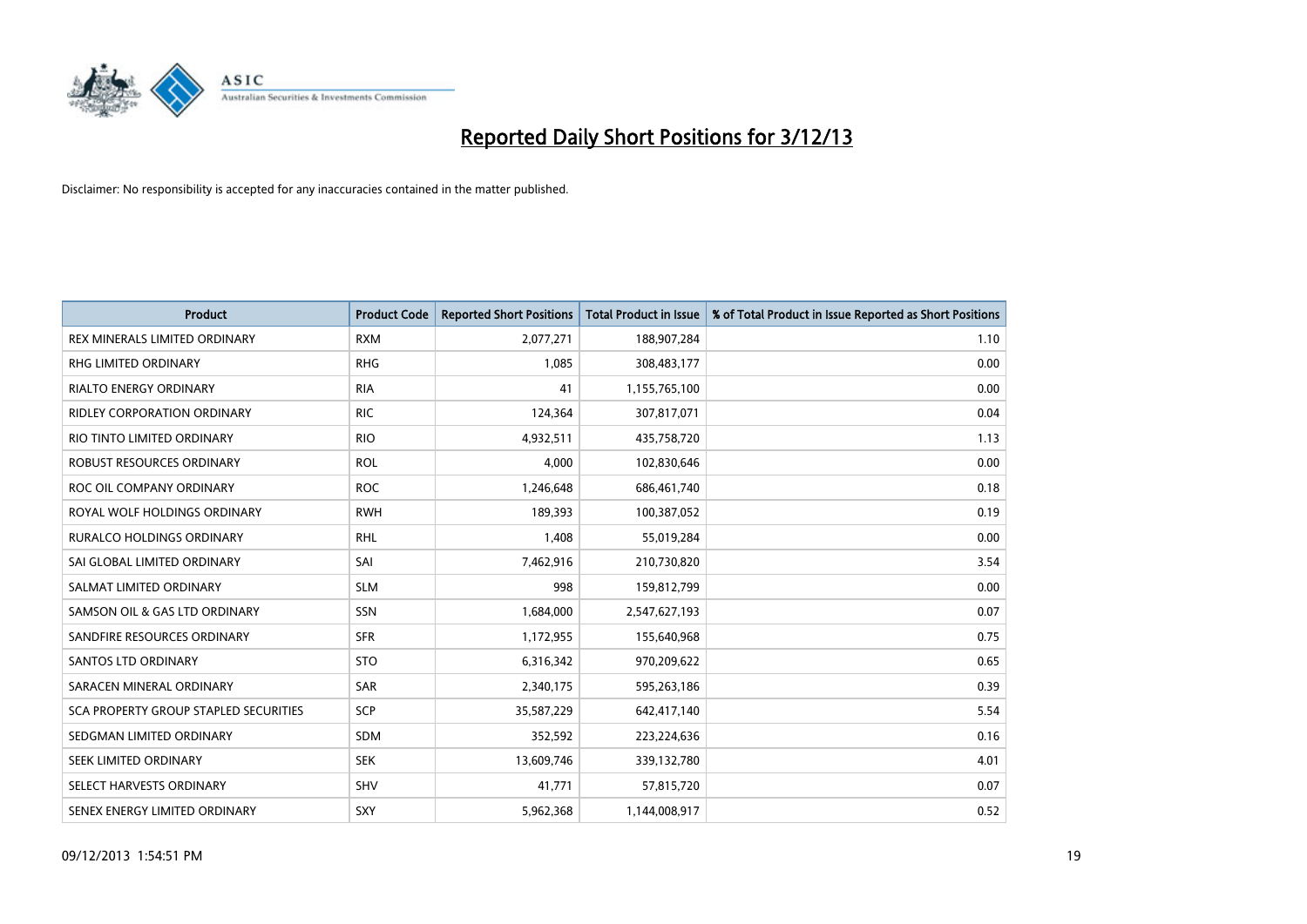

| <b>Product</b>                           | <b>Product Code</b> | <b>Reported Short Positions</b> | <b>Total Product in Issue</b> | % of Total Product in Issue Reported as Short Positions |
|------------------------------------------|---------------------|---------------------------------|-------------------------------|---------------------------------------------------------|
| SERVICE STREAM ORDINARY                  | <b>SSM</b>          | 100                             | 284,443,570                   | 0.00                                                    |
| SEVEN GROUP HOLDINGS ORDINARY            | <b>SVW</b>          | 4,436,481                       | 308,160,281                   | 1.44                                                    |
| SEVEN WEST MEDIA LTD ORDINARY            | <b>SWM</b>          | 6,458,073                       | 999,160,872                   | 0.65                                                    |
| SIGMA PHARMACEUTICAL ORDINARY            | <b>SIP</b>          | 2,959,736                       | 1,125,275,419                 | 0.26                                                    |
| SILEX SYSTEMS ORDINARY                   | <b>SLX</b>          | 2,667,886                       | 170,297,752                   | 1.57                                                    |
| SILVER CHEF LIMITED ORDINARY             | SIV                 | 2,865                           | 29,333,629                    | 0.01                                                    |
| SILVER LAKE RESOURCE ORDINARY            | <b>SLR</b>          | 20,622,477                      | 437,594,758                   | 4.71                                                    |
| SIMS METAL MGMT LTD ORDINARY             | SGM                 | 11,791,141                      | 204,345,727                   | 5.77                                                    |
| SINGAPORE TELECOMM. CHESS DEPOSITARY INT | SGT                 | 3,186,982                       | 155,334,918                   | 2.05                                                    |
| SINO GAS ENERGY ORDINARY                 | <b>SEH</b>          | 850,000                         | 1,263,742,754                 | 0.07                                                    |
| SIRIUS RESOURCES NL ORDINARY             | <b>SIR</b>          | 9,345,475                       | 261,930,167                   | 3.57                                                    |
| SIRTEX MEDICAL ORDINARY                  | <b>SRX</b>          | 450,633                         | 56,108,439                    | 0.80                                                    |
| SKILLED GROUP LTD ORDINARY               | <b>SKE</b>          | 5,382,515                       | 233,871,364                   | 2.30                                                    |
| <b>SKY NETWORK ORDINARY</b>              | <b>SKT</b>          | 85,459                          | 389,139,785                   | 0.02                                                    |
| SKYCITY ENT GRP LTD ORDINARY             | <b>SKC</b>          | 137,312                         | 580,016,676                   | 0.02                                                    |
| <b>SLATER &amp; GORDON ORDINARY</b>      | SGH                 | 29,015                          | 202,186,821                   | 0.01                                                    |
| SMS MANAGEMENT, ORDINARY                 | SMX                 | 3,931,308                       | 70,099,763                    | 5.61                                                    |
| SONIC HEALTHCARE ORDINARY                | SHL                 | 4,631,818                       | 400,511,056                   | 1.16                                                    |
| SOUL PATTINSON (W.H) ORDINARY            | SOL                 | 92,417                          | 239,395,320                   | 0.04                                                    |
| SOUTH BOULDER MINES ORDINARY             | <b>STB</b>          |                                 | 127,952,826                   | 0.00                                                    |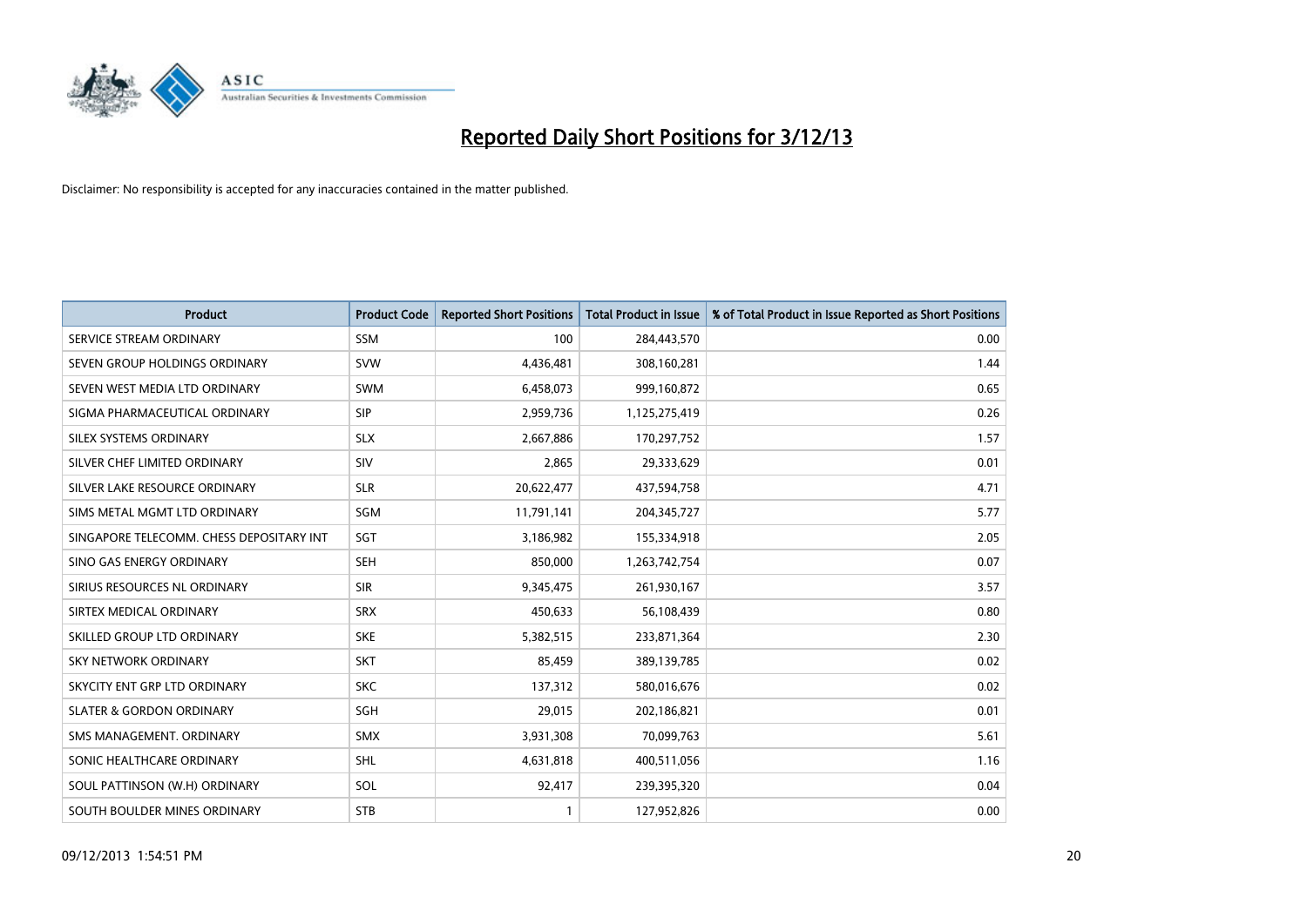

| <b>Product</b>                           | <b>Product Code</b> | <b>Reported Short Positions</b> | <b>Total Product in Issue</b> | % of Total Product in Issue Reported as Short Positions |
|------------------------------------------|---------------------|---------------------------------|-------------------------------|---------------------------------------------------------|
| SOVEREIGN METALS ORDINARY                | <b>SVM</b>          | 10,000                          | 79,090,328                    | 0.01                                                    |
| SP AUSNET STAPLED SECURITIES             | <b>SPN</b>          | 44,185,892                      | 3,376,325,523                 | 1.31                                                    |
| SPARK INFRASTRUCTURE STAPLED NOTE & UNIT | SKI                 | 50,447,162                      | 1,326,734,264                 | 3.80                                                    |
| SPDR 200 FUND ETF UNITS                  | <b>STW</b>          | 109,306                         | 43,778,688                    | 0.25                                                    |
| SPDR 200 RESOURCES ETF UNITS             | <b>OZR</b>          | 66,188                          | 1,501,132                     | 4.41                                                    |
| SPDR SMALL ORDS ETF UNITS                | SSO                 | 199,018                         | 800,855                       | 24.85                                                   |
| SPECIALTY FASHION ORDINARY               | <b>SFH</b>          | 50,051                          | 192,236,121                   | 0.03                                                    |
| ST BARBARA LIMITED ORDINARY              | SBM                 | 18,035,643                      | 488,074,077                   | 3.70                                                    |
| STARPHARMA HOLDINGS ORDINARY             | SPL                 | 14,715,110                      | 284,164,948                   | 5.18                                                    |
| STEADFAST GROUP LTD ORDINARY             | <b>SDF</b>          | 631,920                         | 500,971,408                   | 0.13                                                    |
| STHN CROSS MEDIA ORDINARY                | SXL                 | 9,015,753                       | 705,099,800                   | 1.28                                                    |
| STOCKLAND UNITS/ORD STAPLED              | SGP                 | 8,690,879                       | 2,305,750,747                 | 0.38                                                    |
| STRAITS RES LTD. ORDINARY                | SRO                 | 31,522                          | 1,164,150,159                 | 0.00                                                    |
| STRIKE ENERGY LTD ORDINARY               | <b>STX</b>          | 5,000                           | 706,519,664                   | 0.00                                                    |
| STW COMMUNICATIONS ORDINARY              | SGN                 | 919,227                         | 403,828,512                   | 0.23                                                    |
| SUNCORP GROUP LTD ORDINARY               | <b>SUN</b>          | 4,402,157                       | 1,286,600,980                 | 0.34                                                    |
| SUNDANCE ENERGY ORDINARY                 | <b>SEA</b>          | 745,791                         | 462,611,982                   | 0.16                                                    |
| SUNDANCE RESOURCES ORDINARY              | <b>SDL</b>          | 59,223,391                      | 3,073,110,985                 | 1.93                                                    |
| SUNLAND GROUP LTD ORDINARY               | <b>SDG</b>          | 74,190                          | 181,710,087                   | 0.04                                                    |
| SUPER RET REP LTD ORDINARY               | <b>SUL</b>          | 1,161,990                       | 196,731,620                   | 0.59                                                    |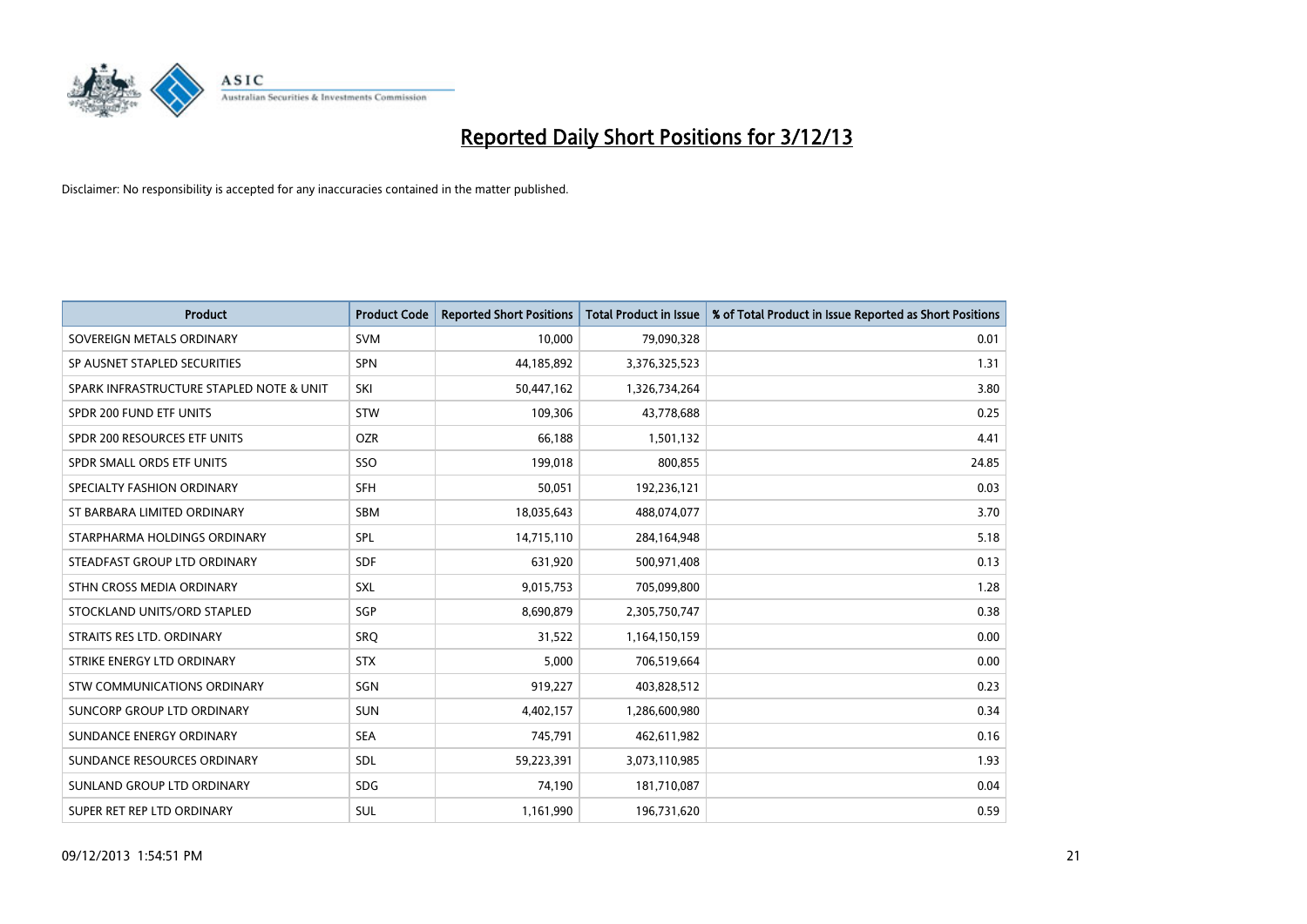

| <b>Product</b>                       | <b>Product Code</b> | <b>Reported Short Positions</b> | <b>Total Product in Issue</b> | % of Total Product in Issue Reported as Short Positions |
|--------------------------------------|---------------------|---------------------------------|-------------------------------|---------------------------------------------------------|
| SYD AIRPORT STAPLEDUSPROH.DEFSET     | <b>SYDDA</b>        | 11,730,637                      | 2,194,322,759                 | 0.53                                                    |
| SYRAH RESOURCES ORDINARY             | <b>SYR</b>          | 2,480,765                       | 148,410,123                   | 1.67                                                    |
| <b>TABCORP HOLDINGS LTD ORDINARY</b> | <b>TAH</b>          | 20,622,946                      | 754,274,706                   | 2.73                                                    |
| TANAMI GOLD NL ORDINARY              | <b>TAM</b>          | 500,001                         | 587,548,523                   | 0.09                                                    |
| TANAMI GOLD NL RIGHTS 11-DEC-13      | <b>TAMRA</b>        | 1,042                           | 587,548,523                   | 0.00                                                    |
| TAP OIL LIMITED ORDINARY             | <b>TAP</b>          | 150,829                         | 241,608,606                   | 0.06                                                    |
| TASSAL GROUP LIMITED ORDINARY        | <b>TGR</b>          | 22,876                          | 146,507,029                   | 0.02                                                    |
| TATTS GROUP LTD ORDINARY             | <b>TTS</b>          | 10,467,458                      | 1,417,117,821                 | 0.74                                                    |
| TELECOM CORPORATION ORDINARY         | <b>TEL</b>          | 6,916,284                       | 1,824,093,017                 | 0.38                                                    |
| TELSTRA CORPORATION, ORDINARY        | <b>TLS</b>          | 11,896,078                      | 12,443,074,357                | 0.10                                                    |
| TEN NETWORK HOLDINGS ORDINARY        | <b>TEN</b>          | 148,928,357                     | 2,586,970,845                 | 5.76                                                    |
| TERANGA GOLD CORP CDI 1:1            | TGZ                 | 4,986                           | 171,381,816                   | 0.00                                                    |
| TFS CORPORATION LTD ORDINARY         | <b>TFC</b>          | 76,549                          | 282,157,408                   | 0.03                                                    |
| THE REJECT SHOP ORDINARY             | <b>TRS</b>          | 2,121,373                       | 28,826,248                    | 7.36                                                    |
| THORN GROUP LIMITED ORDINARY         | <b>TGA</b>          | 30,315                          | 148,897,155                   | 0.02                                                    |
| <b>TIGER RESOURCES ORDINARY</b>      | <b>TGS</b>          | 2,073,752                       | 774,770,269                   | 0.27                                                    |
| TITAN ENERGY SERVICE ORDINARY        | <b>TTN</b>          | 3,228                           | 48,866,894                    | 0.01                                                    |
| TOLL HOLDINGS LTD ORDINARY           | <b>TOL</b>          | 25,921,638                      | 717,133,875                   | 3.61                                                    |
| TORO ENERGY LIMITED ORDINARY         | <b>TOE</b>          | 139,845                         | 1,481,936,676                 | 0.01                                                    |
| TOX FREE SOLUTIONS ORDINARY          | <b>TOX</b>          | 1,869,319                       | 133,242,359                   | 1.40                                                    |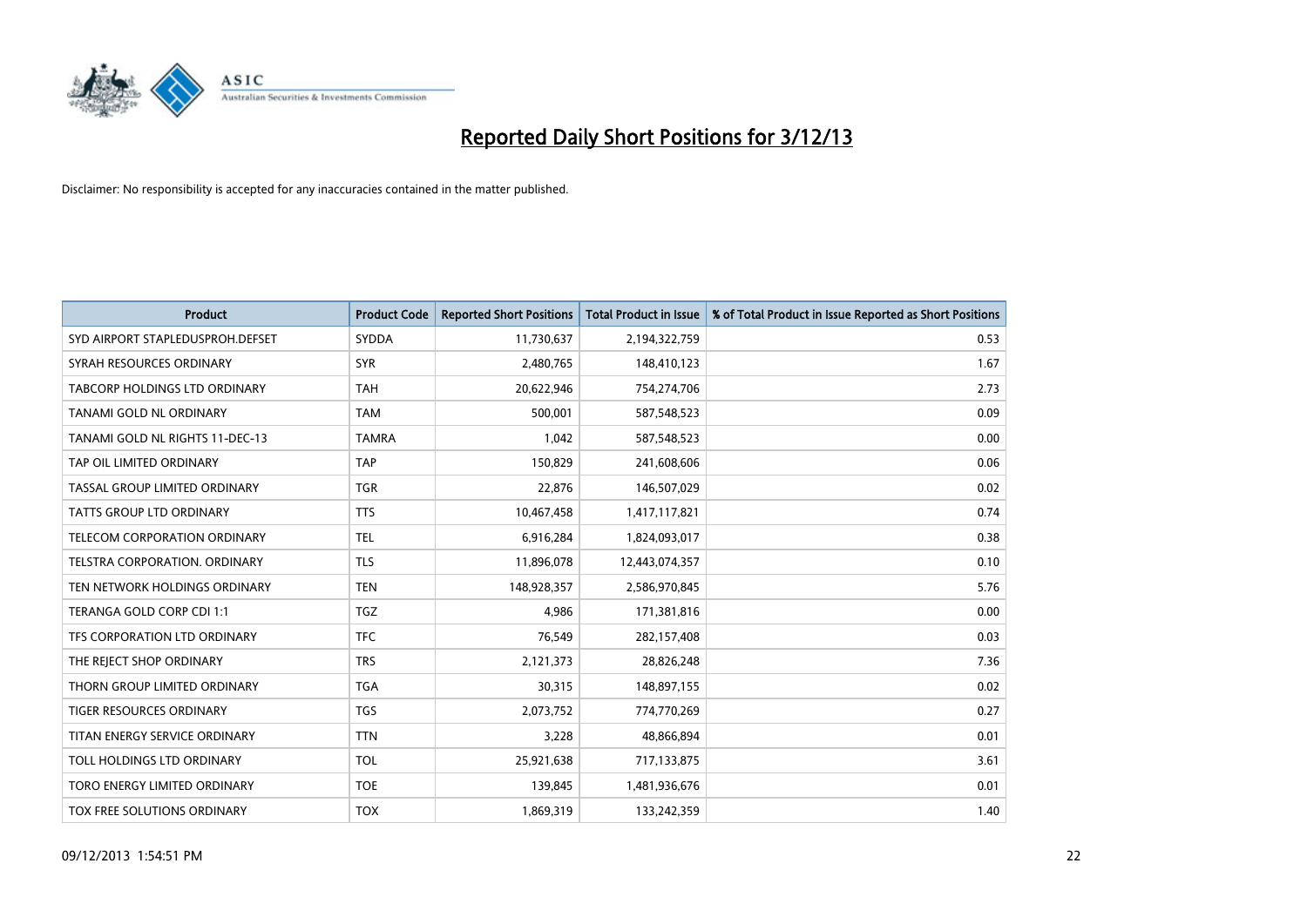

| <b>Product</b>                        | <b>Product Code</b> | <b>Reported Short Positions</b> | <b>Total Product in Issue</b> | % of Total Product in Issue Reported as Short Positions |
|---------------------------------------|---------------------|---------------------------------|-------------------------------|---------------------------------------------------------|
| TPG TELECOM LIMITED ORDINARY          | <b>TPM</b>          | 2,493,598                       | 793,808,141                   | 0.31                                                    |
| TRADE ME GROUP ORDINARY               | <b>TME</b>          | 362,925                         | 396,261,129                   | 0.09                                                    |
| <b>TRANSFIELD SERVICES ORDINARY</b>   | <b>TSE</b>          | 44,813,289                      | 512,457,716                   | 8.74                                                    |
| TRANSPACIFIC INDUST. ORDINARY         | <b>TPI</b>          | 24,917,741                      | 1,578,563,490                 | 1.58                                                    |
| TRANSURBAN GROUP TRIPLE STAPLED SEC.  | <b>TCL</b>          | 2,138,783                       | 1,486,013,648                 | 0.14                                                    |
| <b>TREASURY GROUP ORDINARY</b>        | <b>TRG</b>          | 25,914                          | 23,070,755                    | 0.11                                                    |
| TREASURY WINE ESTATE ORDINARY         | <b>TWE</b>          | 36,622,125                      | 647,227,144                   | 5.66                                                    |
| TROY RESOURCES LTD ORDINARY           | <b>TRY</b>          | 461,398                         | 167,730,292                   | 0.28                                                    |
| TWENTY-FIRST FOX INC A NON-VOTING CDI | <b>FOXLV</b>        | 929,383                         | 11,899,532                    | 7.81                                                    |
| TWENTY-FIRST FOX INC B VOTING CDI     | <b>FOX</b>          | 194,315                         | 209,205,592                   | 0.09                                                    |
| UGL LIMITED ORDINARY                  | UGL                 | 17,579,959                      | 166,511,240                   | 10.56                                                   |
| UNILIFE CORPORATION CDI 6:1           | <b>UNS</b>          | 200,000                         | 284,039,004                   | 0.07                                                    |
| UXC LIMITED ORDINARY                  | <b>UXC</b>          | 1,169,447                       | 320,538,427                   | 0.36                                                    |
| <b>VENTURE MINERALS ORDINARY</b>      | <b>VMS</b>          | 193,000                         | 287,320,170                   | 0.07                                                    |
| VILLA WORLD LTD, ORDINARY             | <b>VLW</b>          | 10,340                          | 93,663,800                    | 0.01                                                    |
| <b>VILLAGE ROADSHOW LTD ORDINARY</b>  | <b>VRL</b>          | 310,897                         | 159,486,203                   | 0.19                                                    |
| VIRGIN AUS HLDG LTD ORDINARY          | VAH                 | 160,959,231                     | 3,330,437,000                 | 4.83                                                    |
| <b>VIRTUS HEALTH LTD ORDINARY</b>     | <b>VRT</b>          | 300,214                         | 79,536,601                    | 0.38                                                    |
| VISION EYE INSTITUTE ORDINARY         | <b>VEI</b>          | 2,719,636                       | 160,759,740                   | 1.69                                                    |
| <b>VOCUS COMMS LTD ORDINARY</b>       | VOC                 | 37,000                          | 80,779,125                    | 0.05                                                    |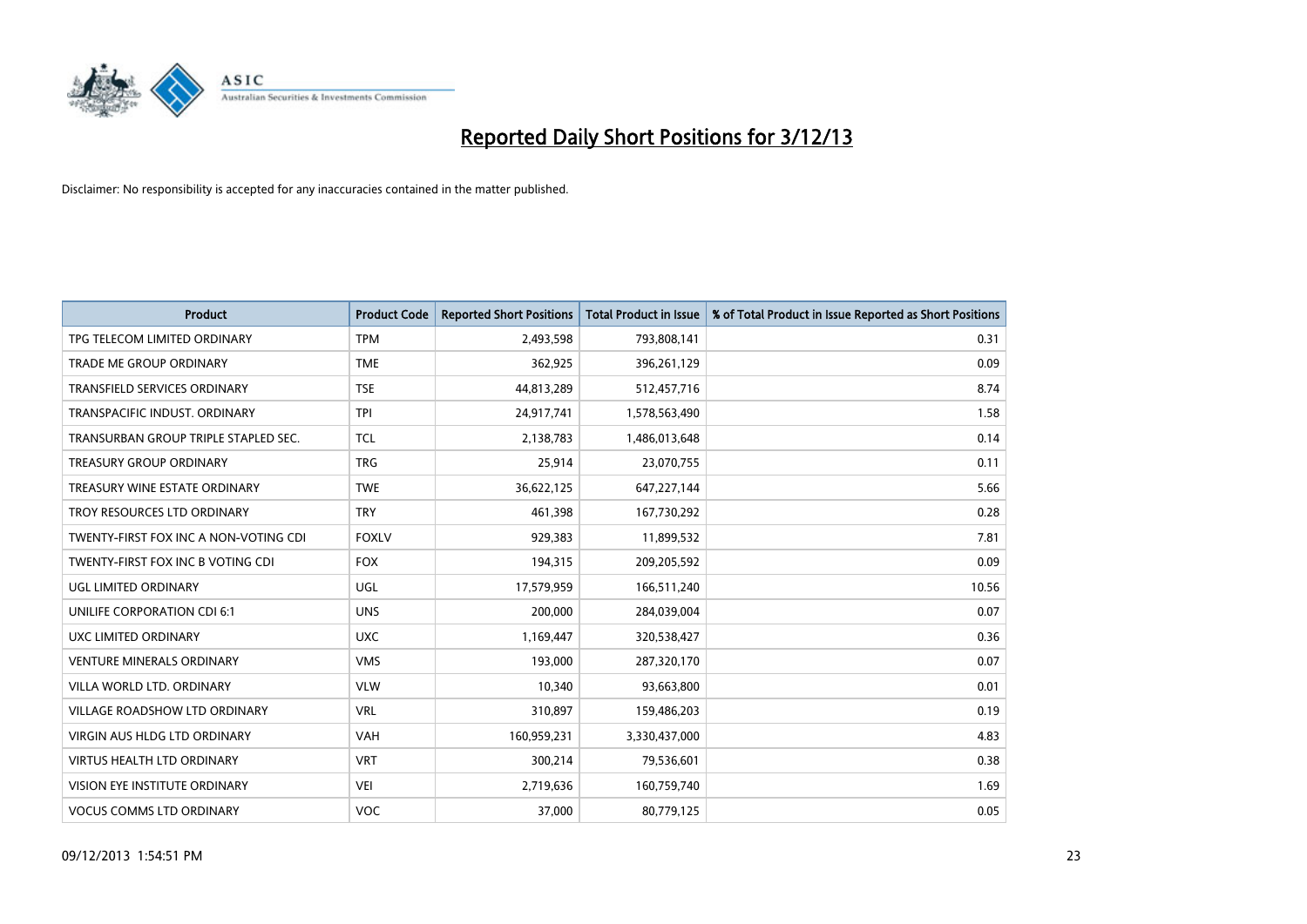

| <b>Product</b>                         | <b>Product Code</b> | <b>Reported Short Positions</b> | <b>Total Product in Issue</b> | % of Total Product in Issue Reported as Short Positions |
|----------------------------------------|---------------------|---------------------------------|-------------------------------|---------------------------------------------------------|
| WARRNAMBOOL CHEESE ORDINARY            | <b>WCB</b>          | 39,999                          | 55,969,511                    | 0.07                                                    |
| <b>WATPAC LIMITED ORDINARY</b>         | <b>WTP</b>          | 190                             | 184,332,526                   | 0.00                                                    |
| WEBJET LIMITED ORDINARY                | <b>WEB</b>          | 1,727,225                       | 79,397,959                    | 2.18                                                    |
| <b>WELLCOM GROUP LTD ORDINARY</b>      | <b>WLL</b>          | 18                              | 39,052,001                    | 0.00                                                    |
| <b>WESFARMERS LIMITED ORDINARY</b>     | <b>WES</b>          | 32,788,512                      | 994,511,002                   | 3.30                                                    |
| WESFARMERS LIMITED PARTIALLY PROTECTED | <b>WESN</b>         | 229,003                         | 148,763,746                   | 0.15                                                    |
| WESTERN AREAS LTD ORDINARY             | <b>WSA</b>          | 21,420,969                      | 196,862,806                   | 10.88                                                   |
| WESTERN DESERT RES. ORDINARY           | <b>WDR</b>          | 1,523,569                       | 491,031,910                   | 0.31                                                    |
| WESTFIELD GROUP ORD/UNIT STAPLED SEC   | <b>WDC</b>          | 7,861,863                       | 2,113,501,814                 | 0.37                                                    |
| WESTFIELD RETAIL TST UNIT STAPLED      | <b>WRT</b>          | 32,325,264                      | 2,979,214,029                 | 1.09                                                    |
| WESTPAC BANKING CORP ORDINARY          | <b>WBC</b>          | 24,594,402                      | 3,109,048,309                 | 0.79                                                    |
| WHITE ENERGY COMPANY ORDINARY          | <b>WEC</b>          | 10,463                          | 322,974,494                   | 0.00                                                    |
| WHITEHAVEN COAL ORDINARY               | <b>WHC</b>          | 61,265,176                      | 1,025,692,710                 | 5.97                                                    |
| WIDE BAY AUST LTD ORDINARY             | <b>WBB</b>          | 16,804                          | 36,238,600                    | 0.05                                                    |
| WINDIMURRA VANADIUM ORDINARY           | <b>WVL</b>          | 20,461                          | 19,284,366                    | 0.11                                                    |
| WOODSIDE PETROLEUM ORDINARY            | <b>WPL</b>          | 2,623,256                       | 823,910,657                   | 0.32                                                    |
| WOOLWORTHS LIMITED ORDINARY            | <b>WOW</b>          | 2,766,344                       | 1,254,450,413                 | 0.22                                                    |
| <b>WORLEYPARSONS LTD ORDINARY</b>      | <b>WOR</b>          | 5,673,858                       | 243,480,720                   | 2.33                                                    |
| WOTIF.COM HOLDINGS ORDINARY            | <b>WTF</b>          | 8,532,028                       | 211,736,244                   | 4.03                                                    |
| YANCOAL AUST LTD CVR SHARES            | <b>YALN</b>         | 5,589                           | 87,645,184                    | 0.01                                                    |